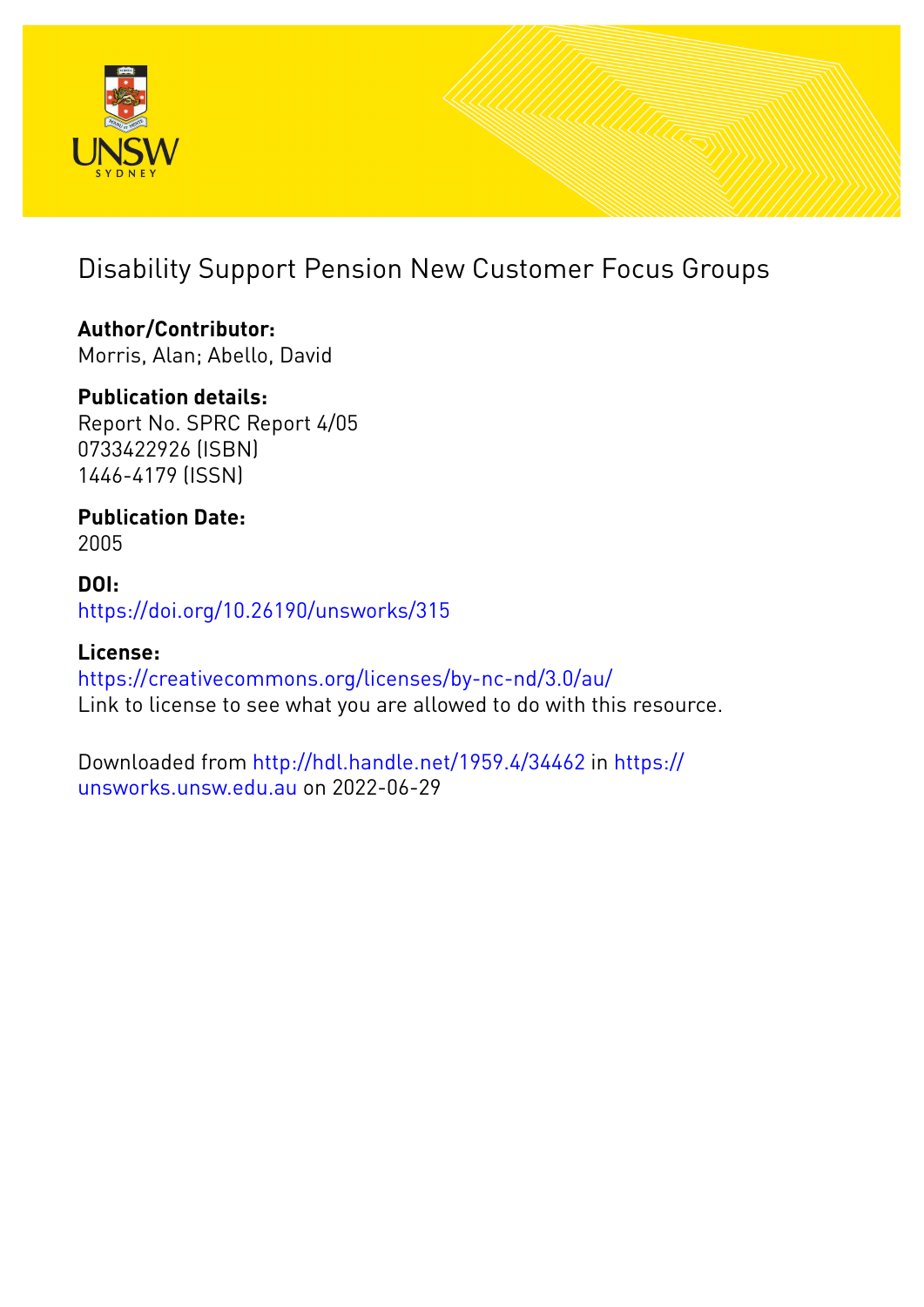

# DISABILITY SUPPORT PENSION NEW CUSTOMER FOCUS GROUPS

FINAL REPORT

ALAN MORRIS AND DAVID Abelló

SPRC Report 4/05

*October 2005*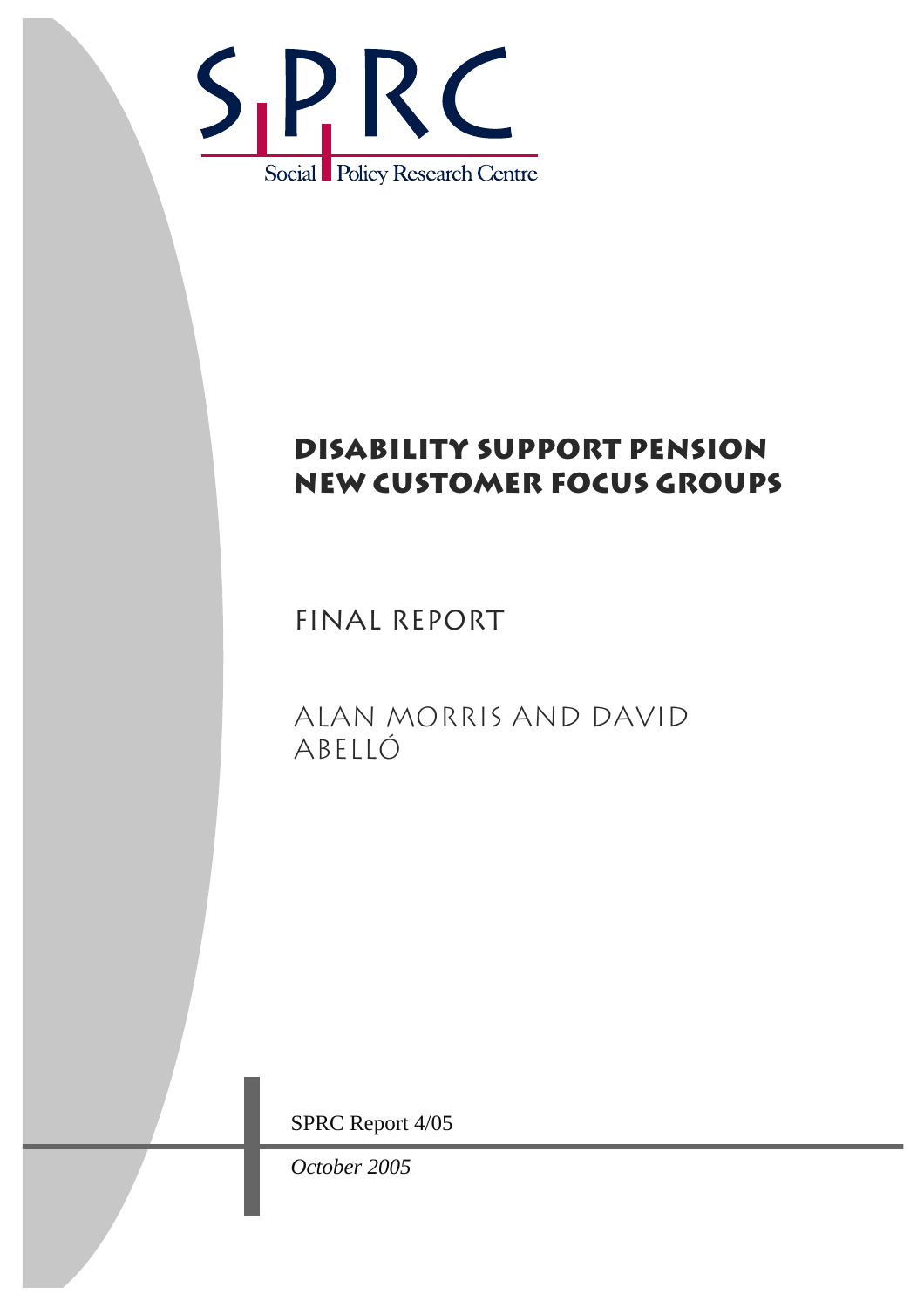For a full list of SPRC Publications see, www.sprc.unsw.edu.au or contact: Publications, SPRC, University of New South Wales, Sydney, NSW, 2052, Australia. Telephone: +61 (2) 9385 7800 Fax: +61 (2) 9385 7838 Email: sprc@unsw.edu.au

ISSN 1446 4179

ISBN 0 7334 2292 6

October 2005

The views expressed in this publication do not represent any official position on the part of either the Social Policy Research Centre or the commissioning Department, but are those of the individual authors alone.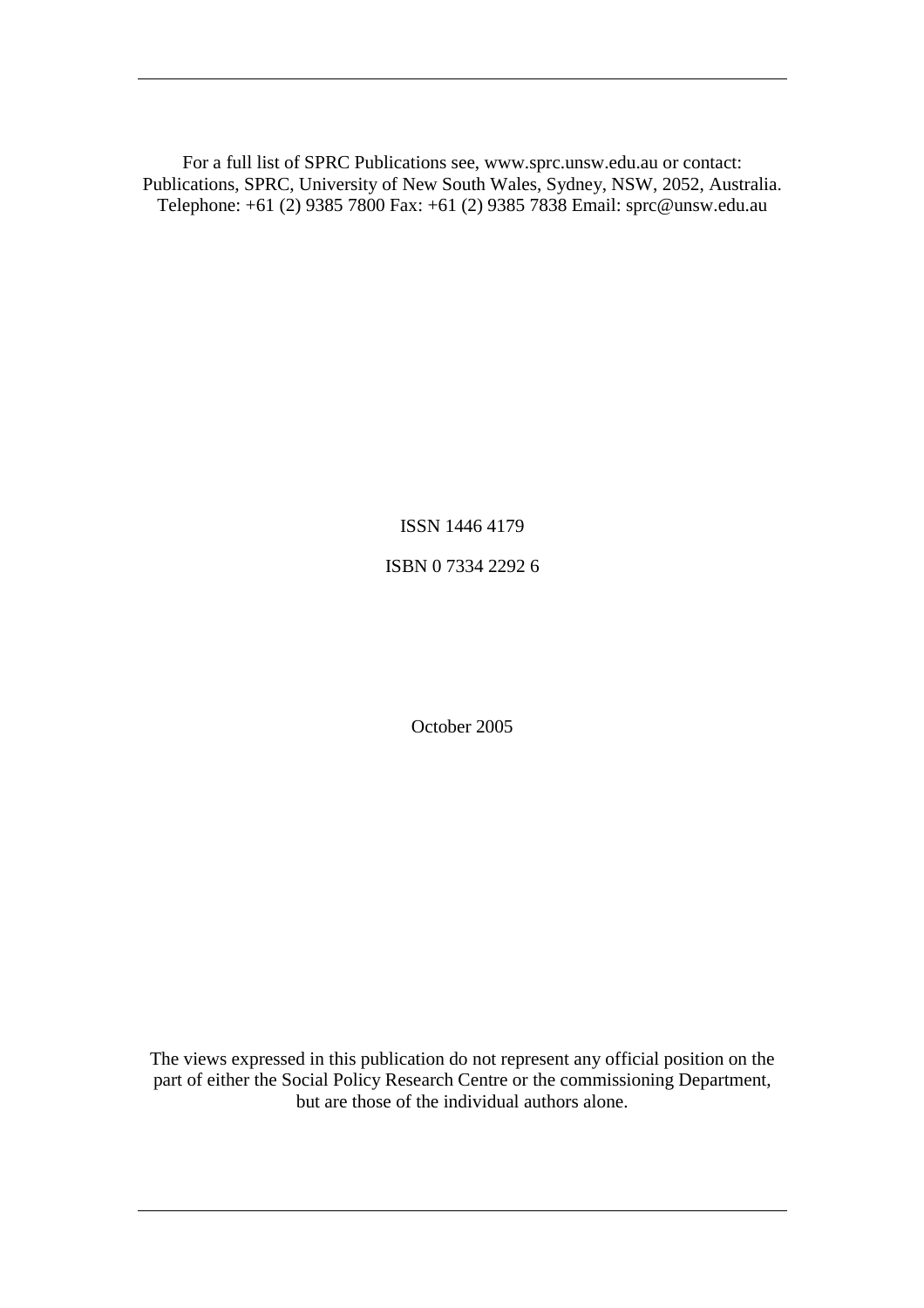# Disability Support Pension New Customer Focus Groups

**Final Report** 

Alan Morris and David Abelló

Report prepared for the Department of Family and Community Services under its Social Policy Research Services agreement 2004

Social Policy Research Centre

*December 2004*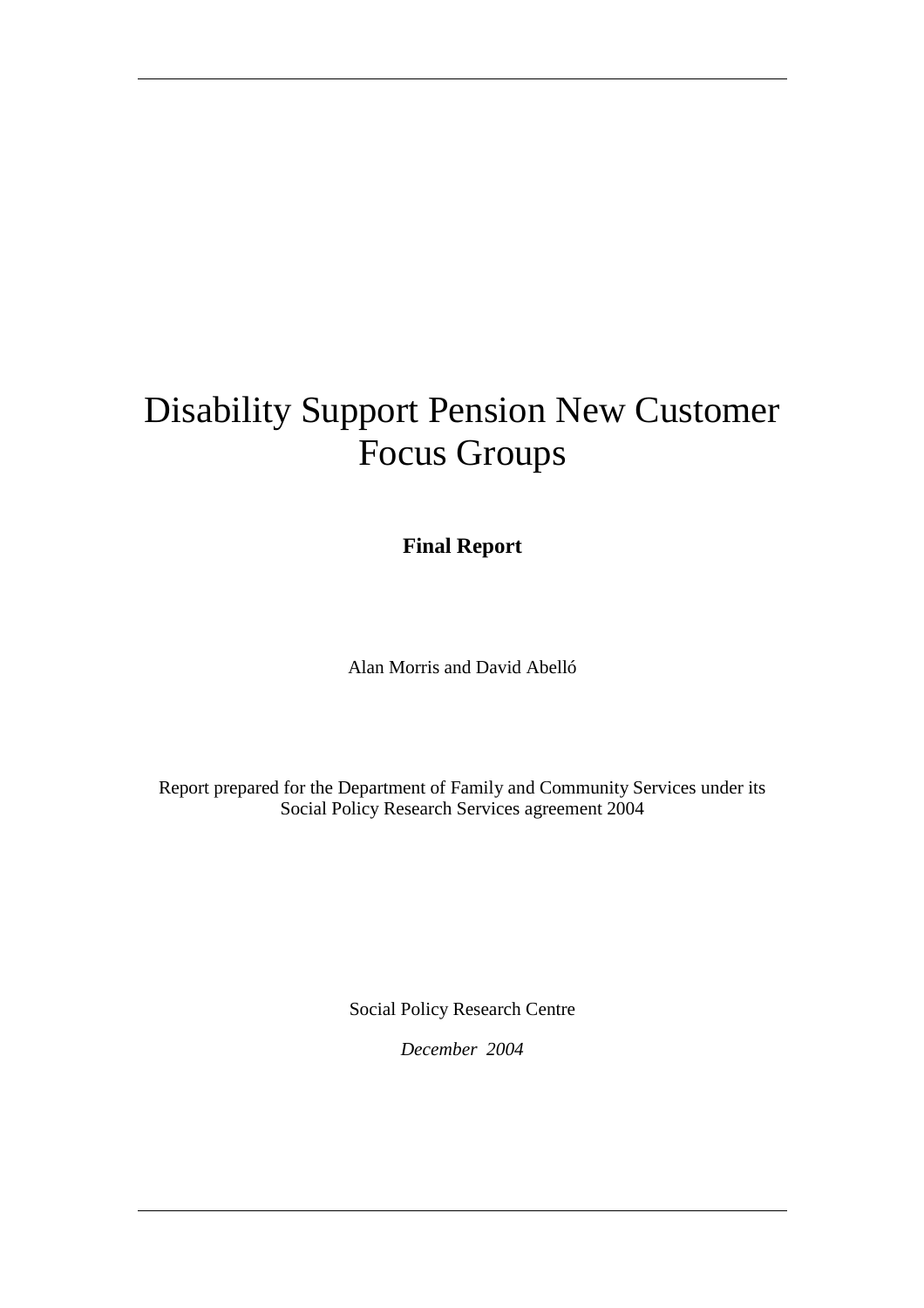# **Contents**

| 1                     |                                                                                      |  |
|-----------------------|--------------------------------------------------------------------------------------|--|
|                       |                                                                                      |  |
|                       |                                                                                      |  |
| $\mathbf{2}$          |                                                                                      |  |
|                       |                                                                                      |  |
|                       |                                                                                      |  |
|                       |                                                                                      |  |
|                       |                                                                                      |  |
|                       | The impact of the neighbourhood and having children on community participation  8    |  |
|                       |                                                                                      |  |
| 3                     |                                                                                      |  |
|                       |                                                                                      |  |
|                       |                                                                                      |  |
|                       |                                                                                      |  |
|                       |                                                                                      |  |
|                       | The importance of work for the participants and the impact of not being employed  16 |  |
|                       |                                                                                      |  |
| $\boldsymbol{\Delta}$ |                                                                                      |  |
|                       |                                                                                      |  |
|                       |                                                                                      |  |
|                       |                                                                                      |  |
|                       |                                                                                      |  |
| 5                     |                                                                                      |  |
|                       |                                                                                      |  |
|                       | Knowledge of specific programs and services available to those receiving DSP 23      |  |
|                       | Assistance in accessing the community, employment or education and training  24      |  |
|                       |                                                                                      |  |
|                       |                                                                                      |  |
|                       |                                                                                      |  |
|                       |                                                                                      |  |
| 6                     |                                                                                      |  |
|                       |                                                                                      |  |
|                       |                                                                                      |  |
|                       |                                                                                      |  |
|                       |                                                                                      |  |
|                       | : Domains and topic guides for focus groups 31<br>Appendix A                         |  |

# **List of Tables**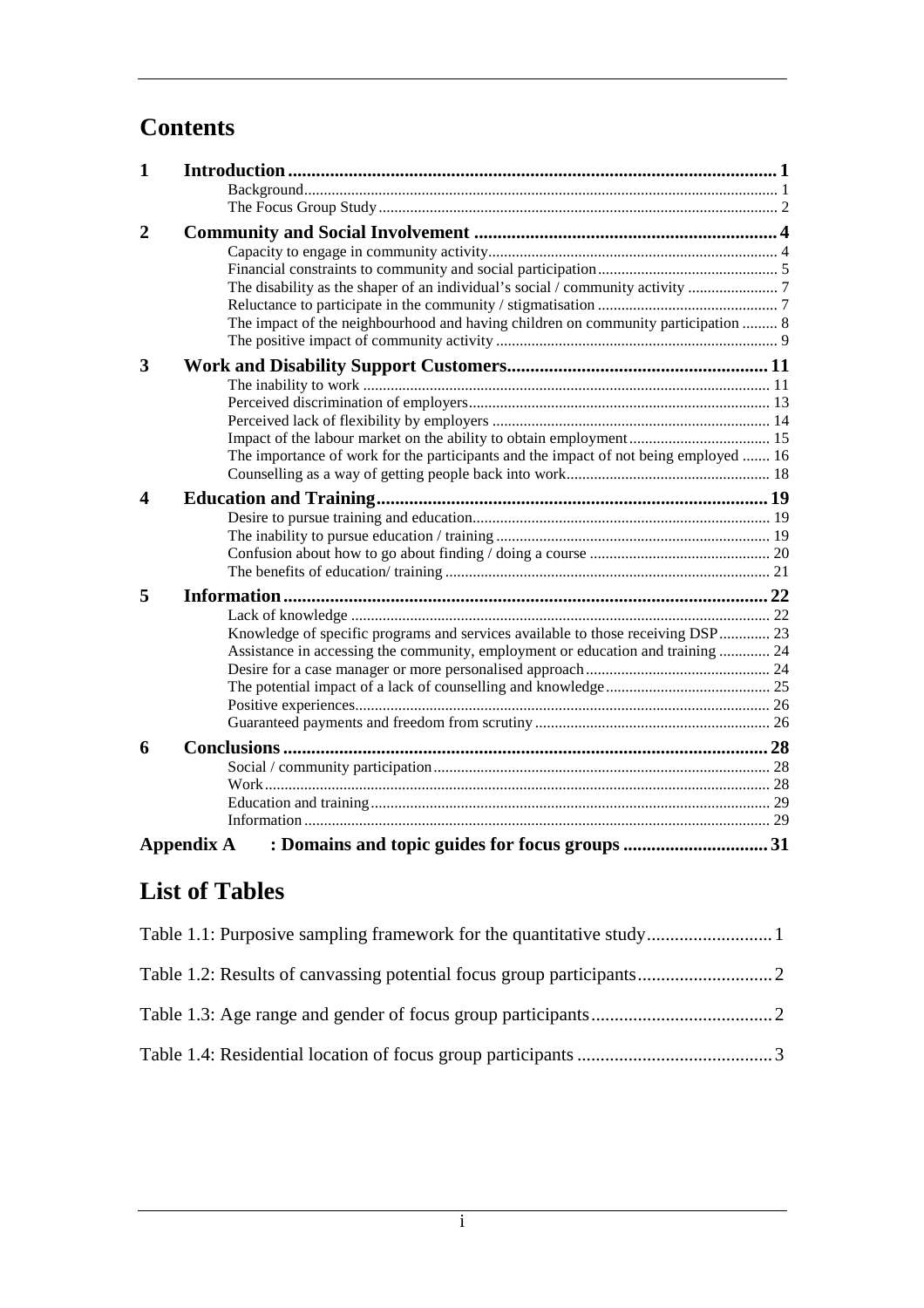# **1 Introduction**

#### **Background**

In February and March 2004, FaCS conducted a quantitative study of people who had been granted the Disability Support Pension (DSP) between August and November 2003. The study aimed to provide a systematic, quantitative analysis of new DSP recipients' characteristics, their disability and impairment status, labour market histories and aspirations, educational and training backgrounds, pathways onto income support and their service needs. Maximum quotas were planned so that no more than 50 per cent of the sample in each age group would be from amongst those with the most prevalent disability type. The targets for the purposive sampling framework of the quantitative study were as follows.

| <b>Research Groups</b>        | Age<br>Groups | <b>Prevalent Conditions</b> | Interviews |
|-------------------------------|---------------|-----------------------------|------------|
| Young People                  | $16 - 19$ Yrs | Intellectual/learning       | 100        |
| $16-24$ Yrs                   | $20 - 24$ Yrs | psychological/psychiatric   | 100        |
| Developing Age                | $25 - 29$ Yrs | psychological/psychiatric   | 100        |
| $25 - 34$ Yrs                 | $30 - 34$ Yrs | psychological/psychiatric   | 100        |
|                               | $35 - 39$ Yrs | psychological/psychiatric   | 100        |
| Prime Working &<br>Family Age | $40 - 44$ Yrs | psychological/psychiatric   | 100        |
| $35 - 49$ Yrs                 | $45 - 49$ Yrs | musculo-skeletal and        | 100        |
|                               |               | connective tissue           |            |
|                               | 50 - 54 Yrs   | musculo-skeletal and        | 100        |
|                               |               | connective tissue/          |            |
| Approaching                   |               | psychological/psychiatric   |            |
| Retirement                    | 55 - 59 Yrs   | musculo-skeletal and        | 100        |
| $50 - 64$ Yrs                 |               | connective tissue           |            |
|                               | $60 - 64$ Yrs | musculo-skeletaland         | 100        |
|                               |               | connective tissue /         |            |
|                               |               | Circulatory                 |            |
| Total                         |               |                             | 1,000      |

#### **Table 1.1: Purposive sampling framework for the quantitative study**

From Wallis Group (2004) *Disability Support Pension New Claimants Survey*, *Methodology and Fieldwork Report*, prepared for the Department of Family & Community Services.

As a complement to the quantitative survey, FaCS also proposed a focus group study to explore qualitatively what made DSP customers apply for the DSP, their capacities and aspirations for community participation, work and education and training, their perceptions of the information received and the kinds of information, assistance and service support they would find helpful in meeting their aspirations. FaCS was also interested in the focus groups exploring the benefits of participation and the barriers preventing or discouraging participation.

The Wallis Group conducted 1,001 telephone interviews, and during these interviews participants were asked whether they were willing to be recontacted to consider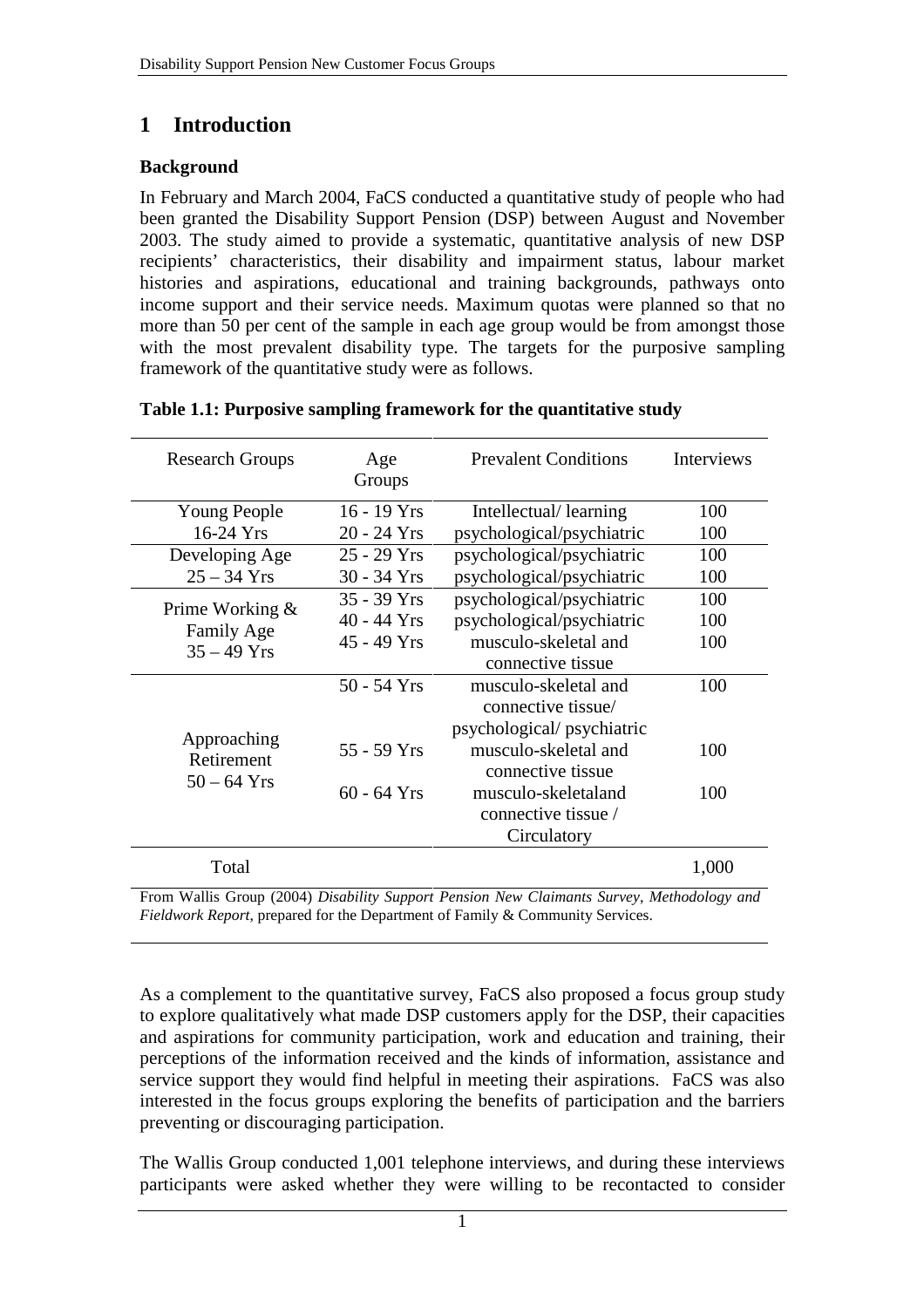participation in the focus groups, held locally with all participant costs met. Just under half of the cohort (465) said they would participate while another 200 said they might consider participating.

#### **The Focus Group Study**

After consultation with FaCS, agreement was reached as to the geographic focus of the study. Areas chosen were Central, Western, Southern and South-Eastern Sydney, the Central Coast and the Illawarra within NSW. Resident in these regions were 96 DSP new customers who had participated in the quantitative study and had agreed to consider participation in the focus groups.

Potential participants were contacted by telephone, reminded of their involvement in the quantitative telephone study, asked to participate in a local small group consultation and advised that all costs would be met and that they would receive a payment of \$40 for their time. Drawing the sample proved to be very difficult. Many of the invited participants declined to participate, others withdrew at the last moment and many were not contactable.

#### **Table 1.2: Results of canvassing potential focus group participants**

| Cohort                                                          | Number                |
|-----------------------------------------------------------------|-----------------------|
| Number of suitable participants identified                      | 96                    |
| Number who could not be contacted (phone had been               | 23                    |
| disconnected, switched off or was never answered after multiple |                       |
| attempts at various times of the day and days of the week)      |                       |
| Contacted but no longer receiving DSP                           | $\mathcal{D}_{\cdot}$ |
| Contacted but too sick or in hospital                           | 9                     |
| Contacted but unavailable or unwilling                          | 30                    |
| Contacted, invited but no show on the day                       | 11                    |
| Contacted, invited and attended a focus group                   | 21                    |

It was intended that there be six focus groups of six to eight participants (36 to 48 participants), and that these be age specific groups. While the numbers of participants fell short there was still some age clustering in the groups. The characteristics of those who participated in the focus groups are detailed in Tables 1.3 and 1.4.

|  |  | Table 1.3: Age range and gender of focus group participants |
|--|--|-------------------------------------------------------------|
|  |  |                                                             |

| Age range | $16-24$ yrs of |  | $25-34$ yrs of |  | $35-49$ yrs of |  | $50-64$ yrs of |  |
|-----------|----------------|--|----------------|--|----------------|--|----------------|--|
|           | age            |  | age            |  | age            |  | age            |  |
| Gender    |                |  |                |  |                |  |                |  |
| Number    |                |  |                |  |                |  |                |  |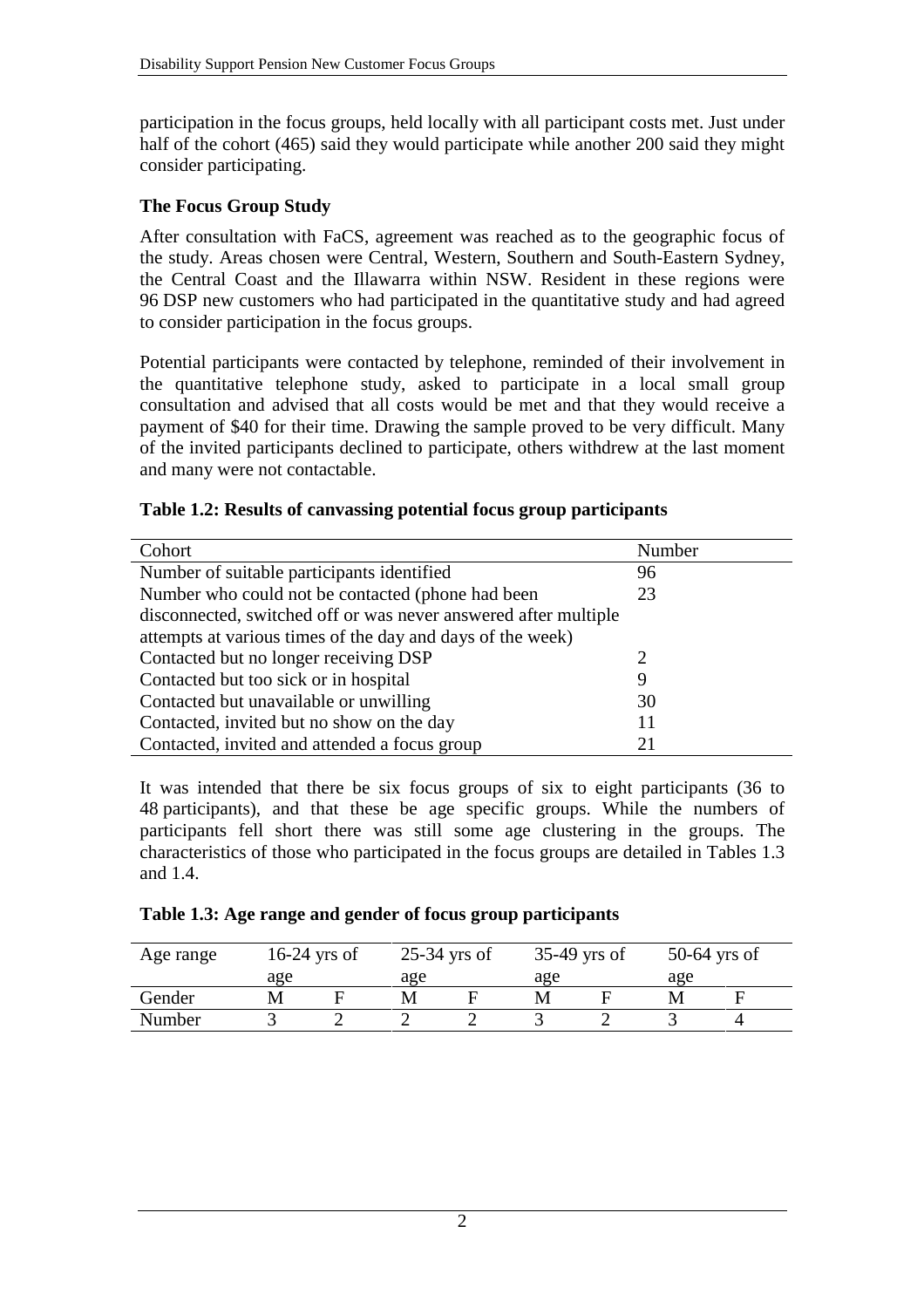Table 1.3 illustrates that 13 of the 21 participants were male and that nine were 34 or younger and one in three was 50 or older.

|           | Region Central Coast | Illawarra | South-west $\&$ | South-east $\&$                |
|-----------|----------------------|-----------|-----------------|--------------------------------|
|           |                      |           |                 | Western Sydney Southern Sydney |
| Number 10 |                      |           |                 |                                |

|  |  | Table 1.4: Residential location of focus group participants |
|--|--|-------------------------------------------------------------|
|  |  |                                                             |

Table 1.4 shows that more than half of the participants lived outside of Sydney. The two participants from Illawarra were part of the South Sydney based focus group. Two focus groups were held on the Central Coast, one in Gosford (three participants) and one at Lake Macquarie (four participants). Three Central Coast residents travelled to Sydney to take part in a focus group – two were in a focus group for younger DSP customers and one was in a group of people of different ages.

Focus group participants had a range of disability types, including physical, psychological and sensory impairments.

It had also been planned to include unemployed/employed dimensions in the sampling frame. This proved to be impossible. Only one person who agreed to participate was working part-time. At least half of the participants, however, had had significant stretches of employment. Despite all the limitations mentioned the sampling gave a good spread of participants across age, gender, impairment type and location. The focus groups generated rich data and enabled us to reach a number of conclusions with some confidence.

The focus group topics were organised around four key themes – participation and barriers to participation in a) community  $\ell$  social activity; b) employment and c) education and training. The fourth focus was perceptions of information and how access could be improved (see Appendix A for the focus group schedule).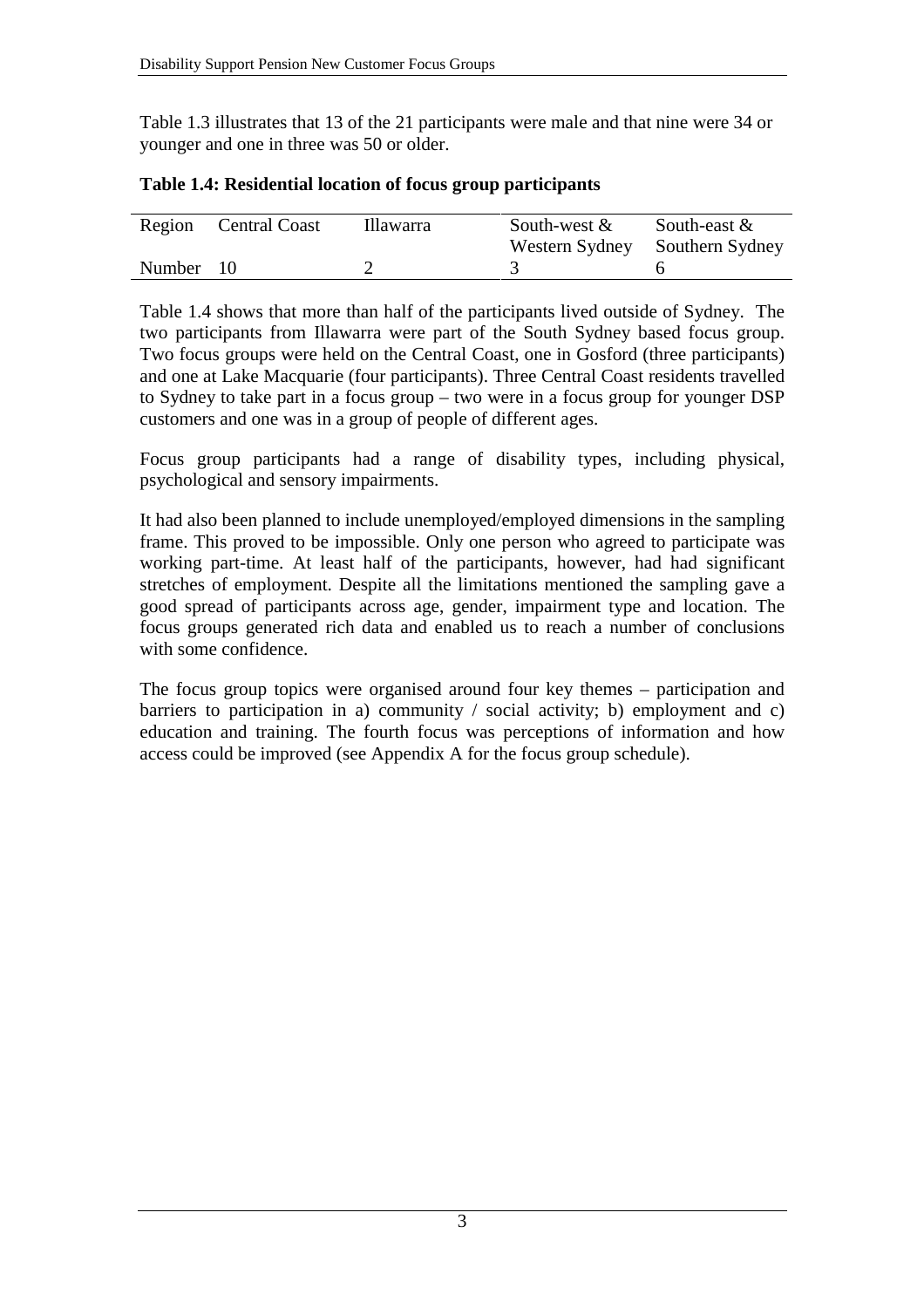## **2 Community and Social Involvement**

The level of community and social involvement varied a great deal and, not surprisingly, depended on a number of interrelated factors. Thus the disability, age, family situation and personality of the customer were key shapers of their community and social participation. Social factors such as experiences and effects of poverty, stigma and discrimination also impacted on the capacity and willingness of participants to engage with the community.

#### **Capacity to engage in community activity**

 $\overline{a}$ 

For about two thirds of participants the nature of the disability made it very hard to be involved in community activities.<sup>1</sup> A customer in his early fifties had the following observation:

> I would love to be able to do community. I used to do it before, going back a long time ago. I used to help the elderly out at the community centre. I used to drive the bus. I'd like to be able to do that, but my partner … she said with my hearing she doubted they'd let me because I'd be struggling to hear somebody from a distance. Plus … with my balance, I find it hard, so basically I don't. You sort of withdraw.

A young person with a mobility disability, who has a great deal of difficulty walking, spent almost all of her time at home:

> I don't go out. I never really go out. This is an outing for me … I mean I don't, as I said I don't go out because everything is so difficult. Like just getting into this building was a mission ... Just little things like even getting in the lift is not as simple as it is for other people, so you know, I don't go out that much. I have everything delivered and all that sort of thing.

A woman who had been very active but had become ill over the last couple of years had the following observation:

> I'll say something. I found it [becoming ill] has really changed my whole life around. Because I worked full time, I had three daughters and all three wanted to go through university. One is a nurse, one is a social worker and one is a bank officer now. But I always thought that I would be the one doing the charity work, doing meals on wheels and all the rest of it. I can't even look after myself, how can I help somebody else. And it really, it goes against the grain when you want to go and donate, or do something, and you can't.

An older participant with heart problems had to give up her voluntary activity at the local library because she found it too exhausting: 'I worked as a volunteer last year

<sup>&</sup>lt;sup>1</sup> The people who took part in the focus groups are referred to as participants. All the names used are pseudonyms.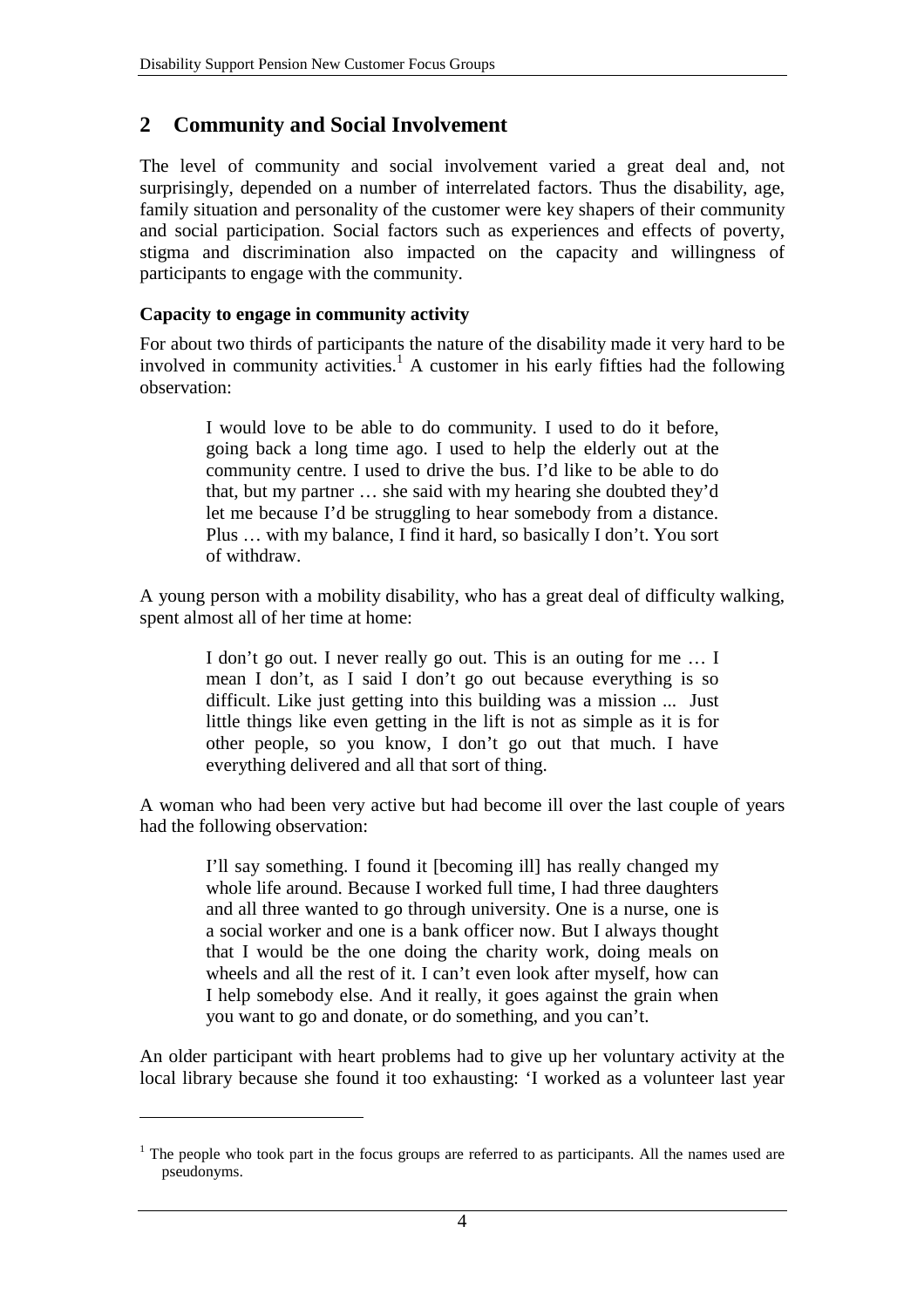with the local library which was lovely. But I was too tired to do it for long. Our branch is only run by volunteers. And it was just too difficult'.

The psychological state of customers is also fundamental to their propensity to engage in community activity. Several talked of their increasing isolation and withdrawal since the onset of their disability. A woman in her mid-twenties who had had a serious accident in her teens commented, 'It's just everything changes, you know. We used to go out a lot. I'd never be at home if I could help it. And now I don't want to leave the house.' A man in his thirties who lives by himself observed,

> So I do get a lot of time on my own. I just have to learn to be comfortable with my own company. You get used to it and you just have to like it. ... You just have to live with it. You have to adapt. It's pretty hard because one minute you have a life and then the next minute... it could change in a minute...

A participant who has a psychological/psychiatric condition described how she 'sometimes can't get out of the house …'

Customers who were mobile and who were not depressed were more likely to be involved in community and social activity. The interviews suggested that older individuals who have children and / or grandchildren and who are mobile physically and psychologically are more likely to be integrated into a social circle and to partake in everyday activities. A man in his fifties had the following response to the question of whether he 'gets out much': 'Ah, yes I do a lot. I see people, I've got good neighbours. .. I have a lot of friends. I have my grandkids now, so, I enjoy myself.' A woman who requires dialysis spoke of her need to remain positive for the sake of her children. She also had the responsibility of maintaining the household:

> Yes, for myself I like to go out, not to the pub or nightclubs or that, I like to go shopping for my kids, you know, go out to my cousin, whatever. I don't like to stay home ... I'm sometimes sick. Everybody said, 'Why are you walking around if you're sick'. I say, 'inside of me I'm sick, but I'm here, I have to be strong because of my kids, you know.' I have to show my kids that I'm strong. Because if I'm weak, my kids, they're young.

Besides the ability to be mobile, the disposition of an individual was also fundamental in shaping their capacity to partake in community and social activity. A middle-aged male participant who has a physical disability but who appeared to be very active, had the following comment, 'you have to be strong inside  $\ldots$  If not, that's it – you're dead.' An older female customer who is visually impaired and is waiting for a cornea transplant, was involved in a range of activities: 'I am [a] volunteer for Cancer Council, Royal Blind Society, Red Cross…. I go to Heart Foundation. I can't sit at home, I have to go out.' This customer was optimistic that she would regain her sight and had a very positive disposition.

#### **Financial constraints to community and social participation**

Those customers solely dependent on their disability pension often had to severely limit their social activity. Their capacity to partake in voluntary activity was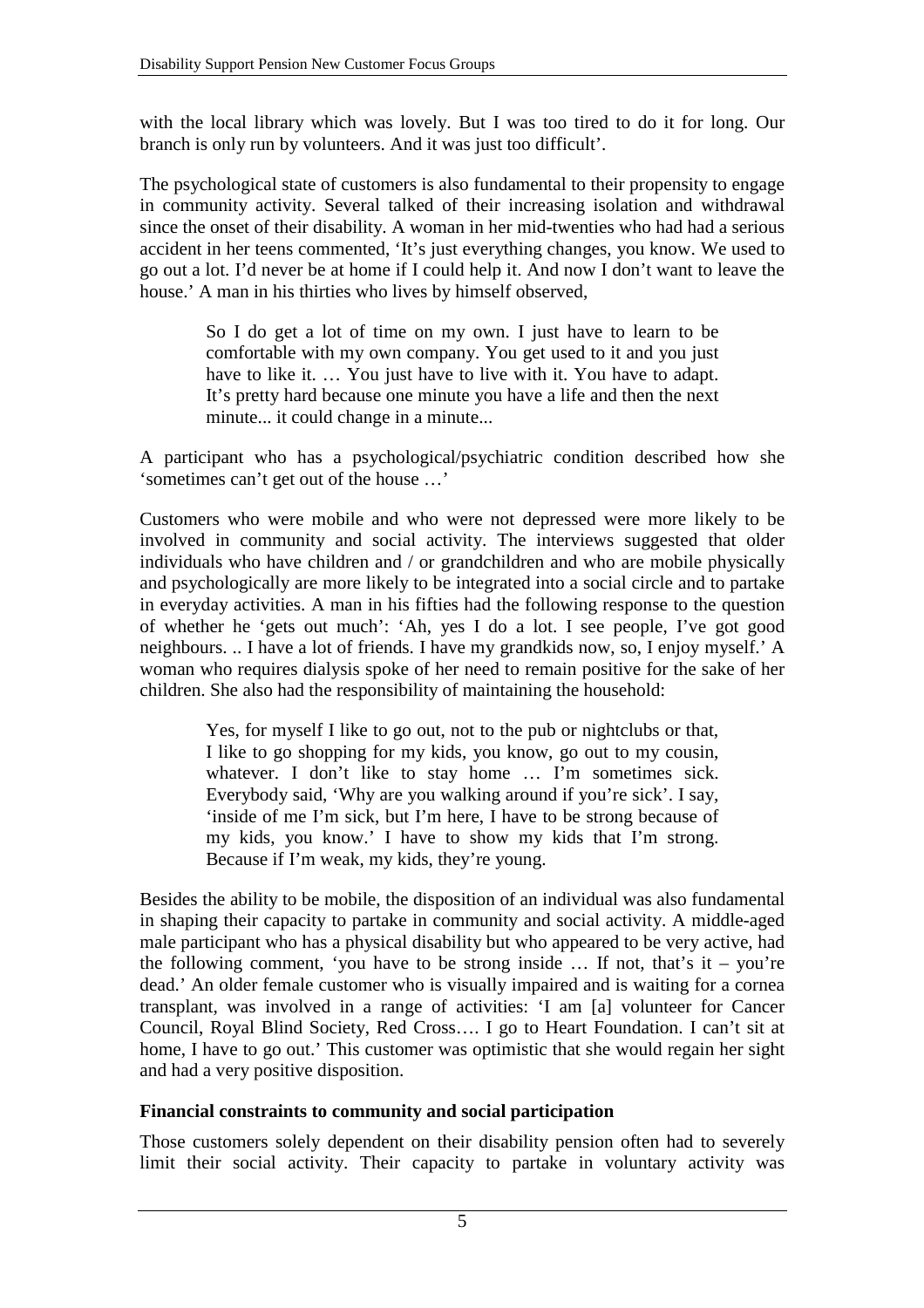constrained sometimes by transport costs. A man in his thirties outlined how limited financial resources had affected his social interaction:

> It can get pretty lonely sometimes. You're home a lot. You can't really... I mean it's hard to go anywhere and find entertainment without it costing you any money. Even just going to a football match, it could be 15 dollars to get into the gate and then there's food and drinks. The whole experience could end up costing you 40 or 50 dollars. So you tend to sort of not want to go. That's a fair chunk of what we earn. We don't have a lot of money. I mean, you find yourself having to count every dollar that you spend whereas before you didn't really have to worry about 10 or 15 dollars. So I have to count every single dollar in my wallet. … And even your family think that you're abandoning them. They ask 'Do you want to go out?' or 'Do you want to go to the football?' and you tend to sort of not want to go because you haven't got the money. I feel embarrassed that I don't have the money to do things even on the weekend. You end up being less active and you become isolated from other people.

A man in his late forties who had previously had a fairly high income as a truck operator sketched the impact of financial constraints in the following way.

> But of course you earn good money before you could go to the golf club, you're playing the poker machines, you're having a bet on the horses, you're doing this, having a drink. If I go there now I can't put any money in the poker machines. … and the bloke that I know really well will say, 'Come on we'll play the pokies'. And I say, 'No, I can't Bill', and I just say I don't feel I'm sort of participating in it, so I don't go.

A participant in their mid-thirties with two children had become more and more home bound.

> It's hard to go out. I have two kids. It's hard to buy them things that other kids have. I don't go out too much, I just sort of stay at home. I don't have the money to go out or communicate with people. That's about it.

A married woman in her fifties who had worked her whole life and whose husband is also on the DSP commented:

> We don't have a social life any more. I think partly that's a little bit of a problem with us because we had a wide range of friends. You know but we'd ring on Saturday afternoon and say do you want to go to a restaurant tonight for tea. … And plus the money and we can't afford to go to a restaurant any more. … We wouldn't want to go out every day, but it would be nice to go, to afford to go, but you think well it's going to cost \$60. Can we afford that?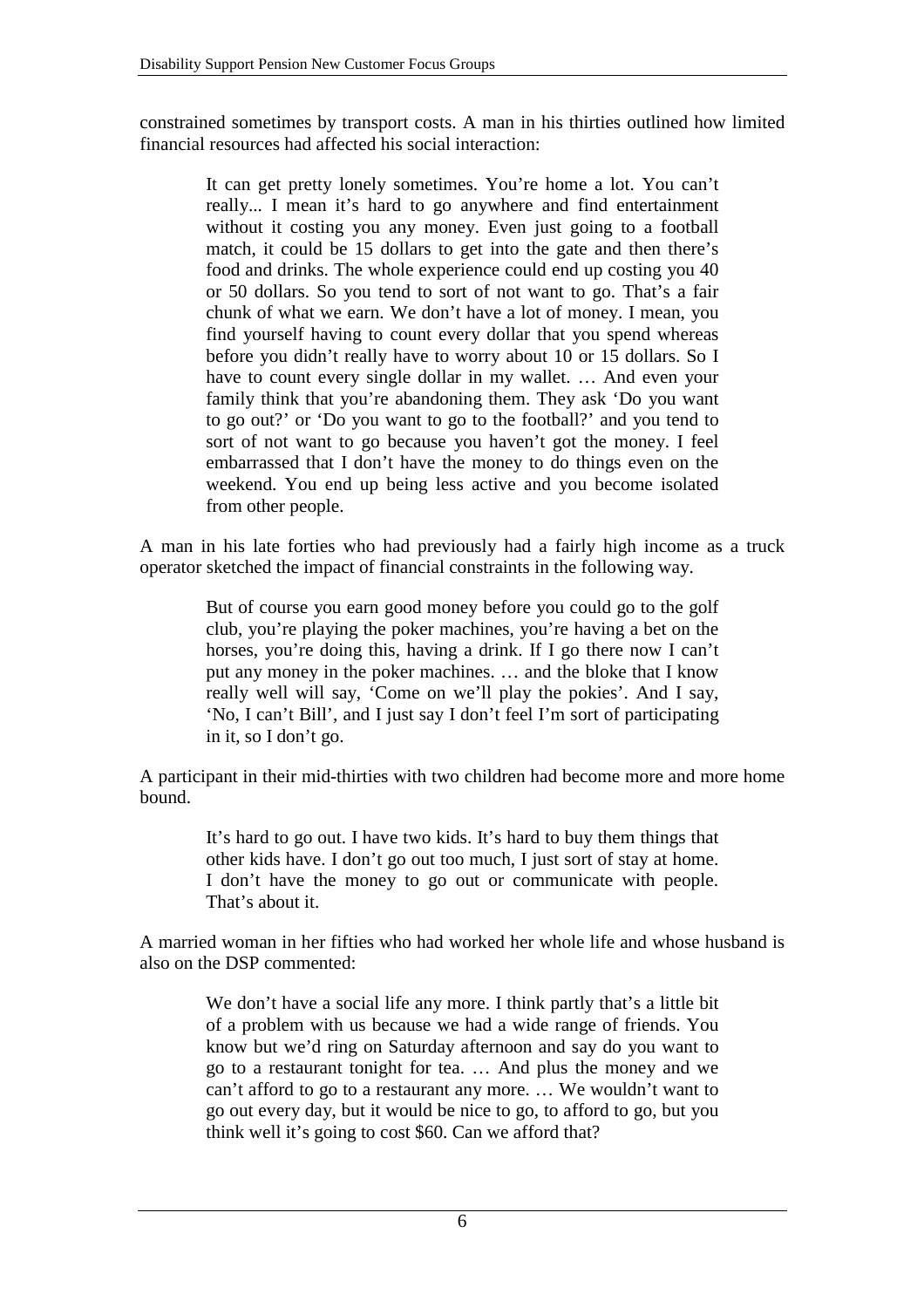The lack of finances combined with the disability appeared to often lead to depression and ever-increasing isolation. It was particularly bad for DSP customers who lived by themselves and were totally dependent on the DSP for their income. Partners or adult children often played a major role in helping customers financially and in everyday life. The gentleman in his fifties recently referred to spoke of how his adult daughters helped him when he needed it: 'If I need something, I don't have to say anything. They do it. Because I looked after them since they were little, you know.'

#### **The disability as the shaper of an individual's social / community activity**

For a few of the participants their disability played an important role in shaping their social milieu. In the process of dealing with their disability they encountered a range of individuals. At least four of the customers with psychological/psychiatric conditions were involved in group and individual therapy. A participant with serious depression had the following view on community involvement:

> My main sort of involvement in the community is doing the … job, [and] going to these appointments. I go to a group regularly. It's mental health. I got introduced to Mental Health in the hospital I think and then I had a social worker there who suspected that I might fit the criteria for this group and we did a really long assessment and yes, so it's a 12 month group, and it coincides with individual therapy once a week. You can't do one without the other. You have to do an hour of counselling and the two-hour group.

A woman who has physical disabilities and rarely goes out viewed her weekly group physiotherapy sessions as a social activity: 'I do go to hydrotherapy which is MS hydrotherapy, and that's just once a week. And I guess that is an outing. Yes. But I'm not in any clubs or anything.'

A customer who is a recovering alcoholic said that because she was not working she is able to regularly participate in Alcoholics Anonymous and Narcotic Anonymous groups. Another participant was a member of Australian Survivors of Child Abuse and intermittently went to their group meetings.

#### **Reluctance to participate in the community / stigmatisation**

Participants, especially younger participants, often found it difficult to be socially engaged because of their disability. The fact that they did not work meant that their self-esteem and sense of identity was often severely affected. This appeared to be most acute when they did not have an obvious disability. An added burden was their limited financial resources which made it difficult for them to engage in social activity. A man in his thirties who has chronic fatigue syndrome had the following perception:

> I find it's hard for me to meet new people because I sort of feel ashamed that I don't have a career at my age or I haven't started a family or something like that sort of thing. When you first meet people, the first thing they want to know is what you do. And so I feel embarrassed to tell them that I'm on a disability pension. So it's hard, you know. I don't feel very good about myself. It affects my self-esteem and I tend not to want to meet other people very much.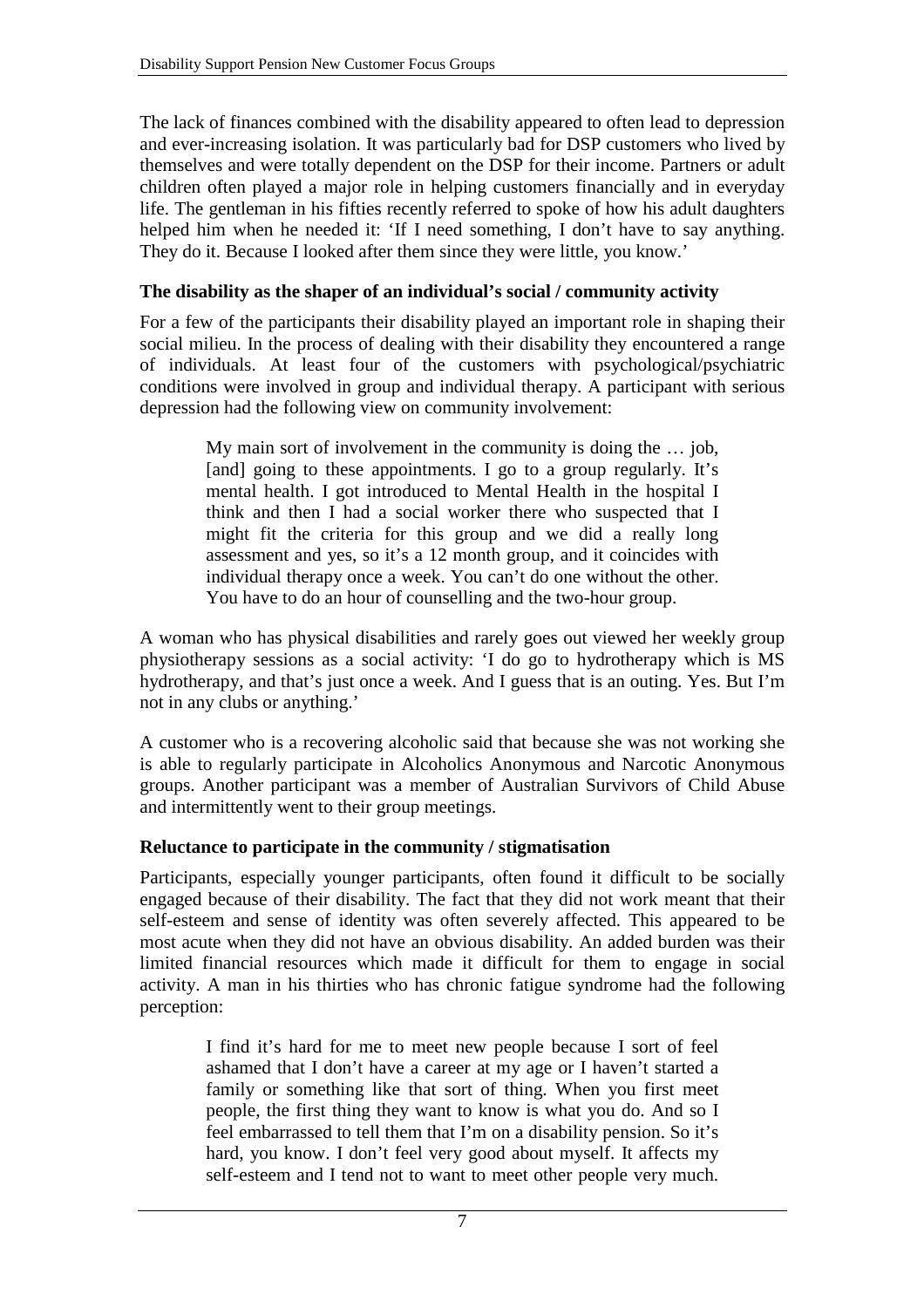Before my disability I used to be pretty outgoing. Now I tend to sort of just do small talk and not really engage in a long conversation or get to know the person really well and I just stay away from them. Also, because of how much I earn... I don't earn a lot of money. For example, you might be with friends and they'd want to go out to dinner and it might be your turn to buy the drinks and pay for the food. And you might not be able to do that. And you don't want others to always pay for you because they might think that you're a taker and not a giver. Socially, it's pretty hard in that way.

A woman in her twenties who had no visible disability commented:

Well basically I think, I've often, people still tend to look at you as basically a dole bludger. … Should you come out and say, 'You know, I'm on a disability support pension' … people are like, 'Ah, shouldn't you go out and get a job? What's wrong with you?' and that sort of thing. And they ask those sorts of questions. It's not their business. Again people just think that you know you're a dole bludger or something like that.

A young man stayed at home because he found it 'easier'.

Like I have to push myself to be with my friends because it's so much easier being at home and in your comfort zone because you can just be with yourself and there's no expectations because you know you can't reach the expectations that you think that they have of you. So you're happy just to stay on your own and that's, I reckon, that's what I do at the moment.

About a quarter of participants expressed a generalised anger and/or an active disinterest towards the community. They were very disengaged. This is reflected in the following interaction:

> Participant A: I haven't watched the news, and I don't get newspapers.

Participant B: Good idea.

Participant A: A friend rang me the other day and said 'Have you been watching the Olympics?' I said, 'What? … Are they on?' I truly didn't know they were on.

#### **The impact of the neighbourhood and having children on community participation**

Those participants who had children of school-going age appeared to be more likely to have members of the community giving them support and urging them to participate. A participant who had had been in a serious car crash and suffered head injuries, gave the following response to the question of whether she participates in community activity:

> I try to, but yes I don't get [out] much. My kids go to school so I try, I try and … a lot of the mums up there try and get me to do things because they know that I'm not getting out of the house, so they say,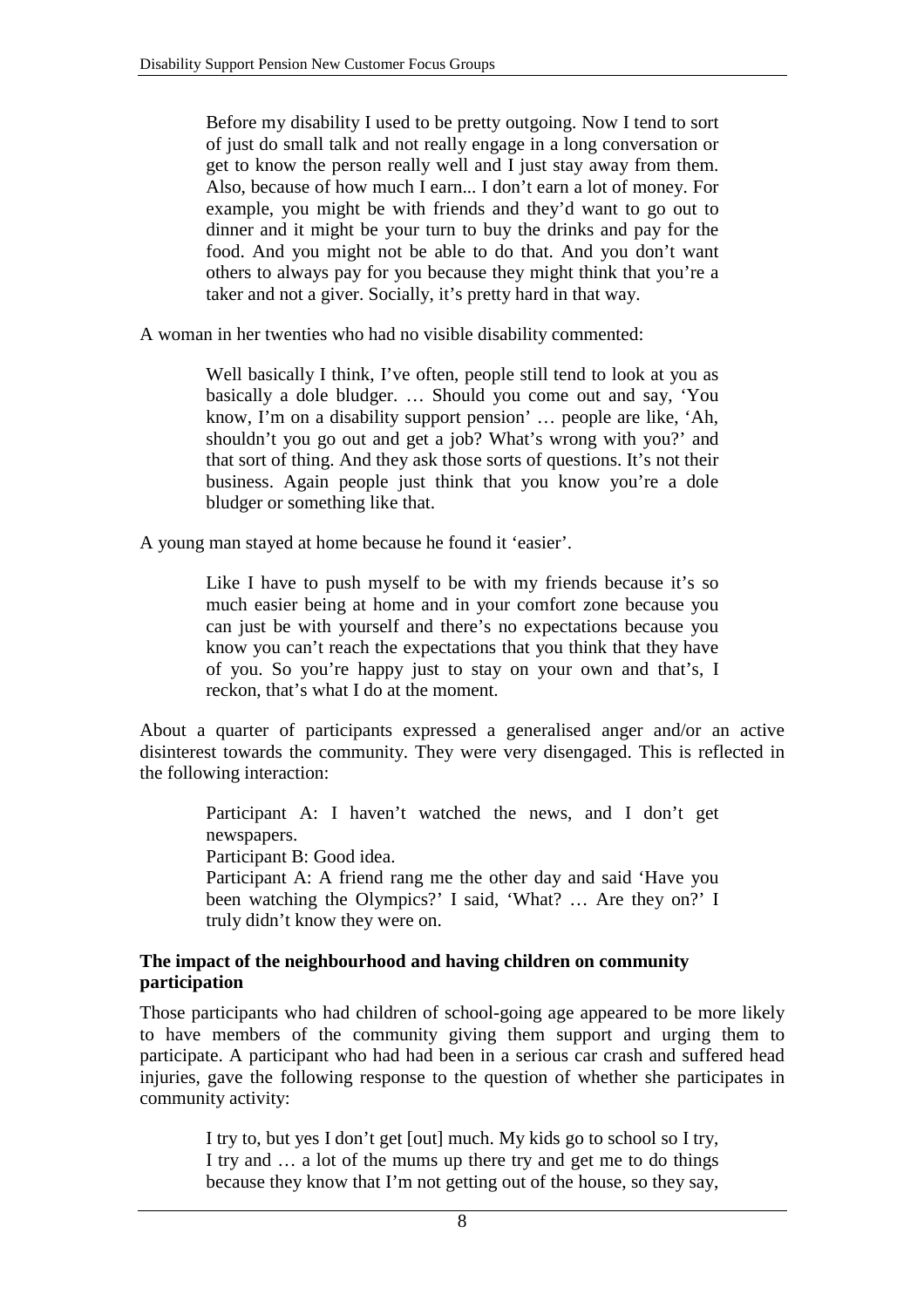'ah we need you to help us with this'. Because they know I won't come out otherwise. I haven't had much help from the pension

She described her neighbourhood as a 'great' source of support. She also did some voluntary work in the school: 'I mainly do like tutoring. And reading and stuff like that. The canteen is just a [voluntary activity] ...It's all voluntary. I won't let anyone pay me.'

#### **The positive impact of community activity**

There is no doubt that those customers who did voluntary work found it beneficial. A young woman who does a significant amount of voluntary work felt that it kept her going: 'Well otherwise I don't know. I'd just be a blob. I wouldn't be doing anything. I'd have to push myself to get out'.

A couple of the participants mentioned how they now had more time to participate in voluntary activity and that this was very satisfying:

> Well, I'd say yes, it definitely affects my, the way I participate in the community in a positive way, because I find I have a lot more time on my hands, and I am doing voluntary things that I never would have if I'd been on the set career path, and that's a real positive I think because you meet a lot of different people, different types of people. And it affects, conversely, friendships in a way that I suppose you form new friendships with those different groups.

This participant felt that the voluntary work kept her 'spirits up'.

For another participant volunteering was central to her life now that she could no longer work. She worked for a number of organisations. Volunteering gave participants the opportunity to talk to other people and fill up their time with what was sensed to be productive activity. The following quote captures this:

> I've got a friend who's got Alzheimer's and she's getting 24/7 care. … She used to be sort of a mother to me. So I spent a lot of time there at the nursing home. I've spent time with the other patients and talked with the other patients. Some of them don't have families that come to see them. … Sometimes I could help around and make coffee or just little things like that. Maybe an hour at a time, just little things. So I can't stay home and do nothing all the time. You know, there's no time constraints or anything. No one is expecting me to do anything. I can just do things as I like, come and go as I please. Sometimes I come across other people there with families or other loved ones there so I can talk to them. That could keep you busy sometimes, a little bit. I've got to do something to keep my mind stimulated and I find that helps quite a bit. … It puts my life into perspective, you know, to see that some people are a lot worse off than I am. It's not a cheery atmosphere. You're not having fun or anything like that. It's sort of hard for me to be around positive energy.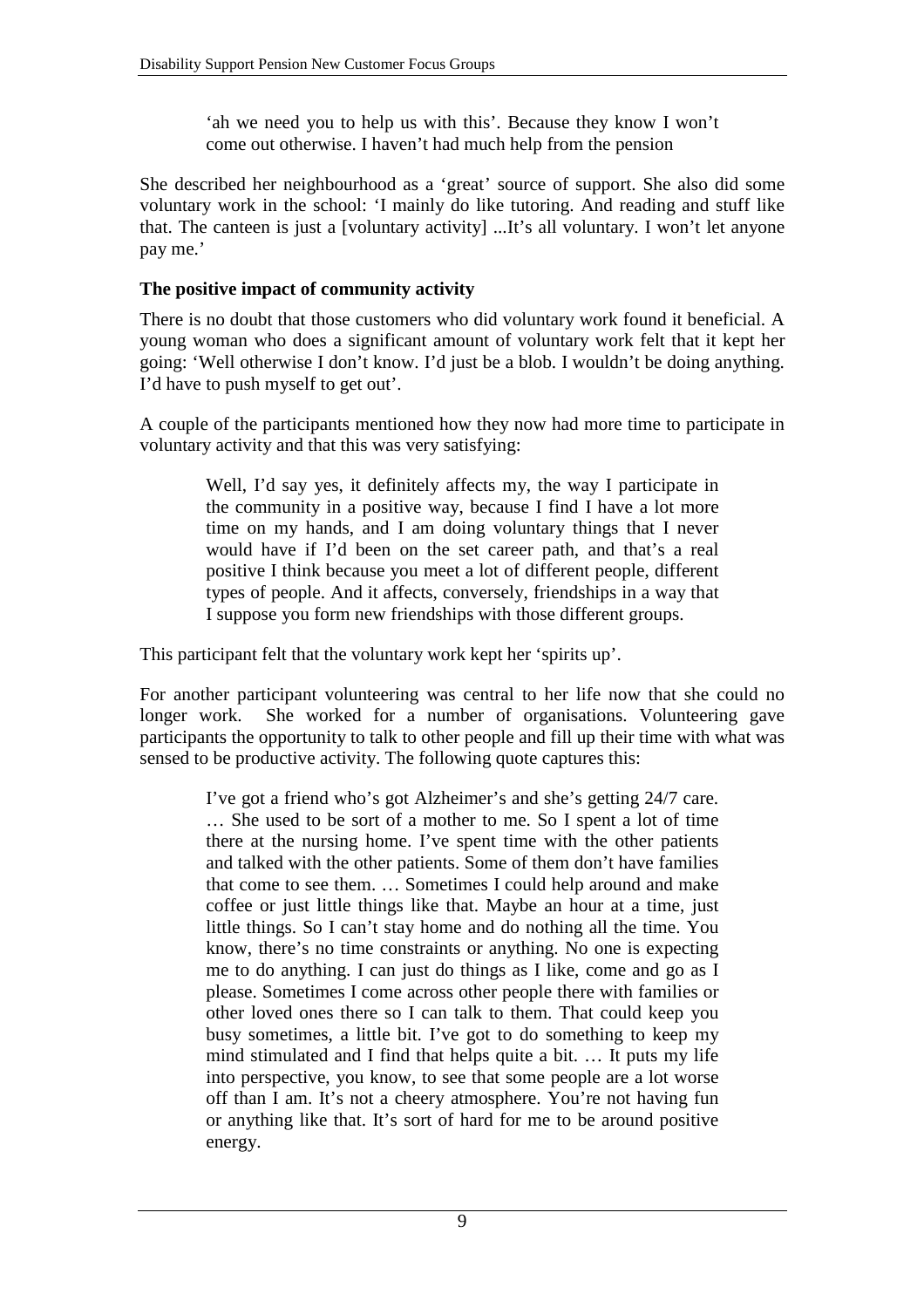For some participants it was the only time they moved out of their own neighbourhood.

Volunteering, in a couple of cases, had also led to the learning of new skills. A woman who drives from Sydney to the Central Coast once a week to visit her grandmother and work at her voluntary organisation commented, 'Well what I'm doing now, I'm in an office and I'm learning about changing web pages on the internet and different computer systems that I didn't know about before and my confidence is kind of gone up a bit'.

Participants often mentioned that they were able to engage in voluntary work because unlike the formal sector, it was far more flexible. As a young woman who does a substantial amount of voluntary work commented, 'the local coordinator understands my position. And she's really good and she sort of gives me free rein and it's flexible which is what I need sort of in my situation.' A participant who works in the Salvation Army store once a week said it was only possible to work there because the person she worked with respected the fact that there were a range of things she was not capable of doing:

> I work at the ….. [voluntary organization] down at ….. And the lady I work for out there, I catch two buses to get out there, but she drives me home in the afternoon which is a welcome relief for me by the end of the day. But she knows, she lets me do what I want to do, because she knows what I'm capable of myself to do. So I don't get down on floors and start picking up things on the floor because I know it's too difficult. And she knows that she can't have me reaching up, because I find that hard. So everything is sort of at eye level that is easy and whenever I want to have rest she says you go and rest Jane, which is good. So I can go all day, and know that I can stop any time I want to, to rest, because I don't have to, well as I said, I'm not getting paid to be there. And that's really my only outlet, is going there once a fortnight. Because I can't...

She loved her voluntary work in the shop: 'And I like being there. I like it. Meeting people. So I enjoy that …'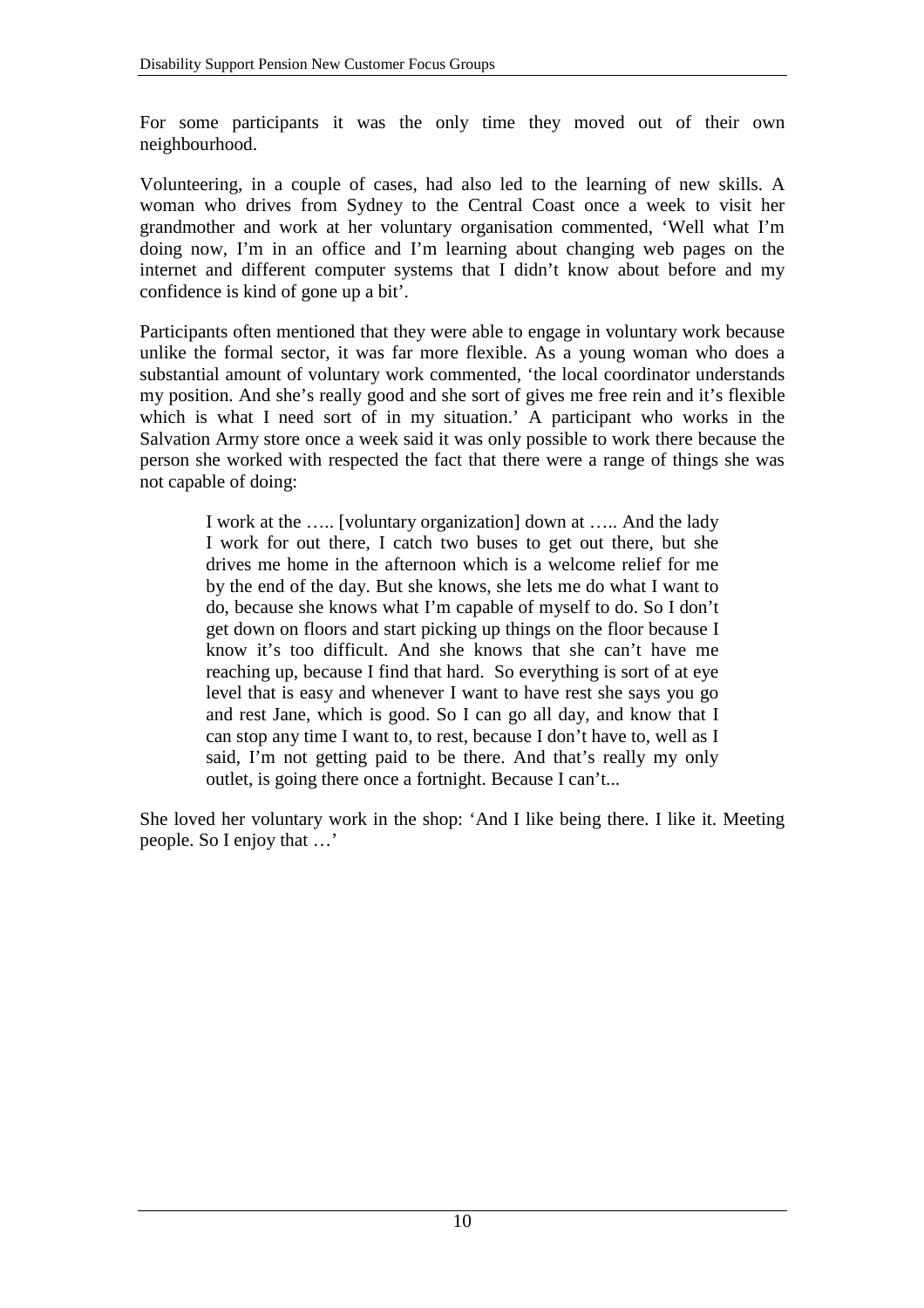# **3 Work and Disability Support Customers**

#### **The inability to work**

About two-thirds of the participants wanted to work but their disability made it virtually impossible. A young (mid-twenties) participant expressed this in the following way:

> But that's a thing too, the disability. A lot of times, most of the time, you have no choice whether to work or not. It's not like you're on the dole and this is supposed to just assist you through a period where you're looking for work.

A woman who had a range of psychiatric and physical problems had the following response to the question of reentering the labour market: 'No, I'm very lacking in that area. So like, it really doesn't interest me to get into the workforce. I'm just happy to do my bit of voluntary work I do each time'.

The psychological state of a participant in her mid-twenties made it impossible for her to contemplate seeking employment:

> Well if I can get everything delivered, I'd never leave the house. Well like she said, I've changed so much since my accident, like that happened six years ago in August. … and I'm just not the same person I was then. My whole life has just totally changed. I'm nothing like the person I was. Not even recognisable to look at, to the person I was. I mean a little over two years, I've put on 80 kilos, you know, that makes a huge difference. People I see look at me, go, 'Don't I know you from somewhere'? 'Okay, imagine me 80 kilos lighter. It's me.' You know. It's just everything changes. You know. We used to go out a lot; I'd never be at home if I could help it. And now I don't want to leave the house.

A man in his fifties who had had a stroke said that he spent his days looking for employment:

> I don't know, I thought … when it first happened I thought well that was it. I won't be able to drive any more. So I went back to school, like Tech and did a course in logistics management, which I've nearly finished. I've got next year to do. But I don't know, even if I finish it, whether I'll be able to get a job … because I can't steer straight still, sort of I walk into doors and walls. That's just not concentrating. Like if I concentrate really hard I'm right. I still fall over and I've done that all my life. I had a brain tumour when I was very young and it affected my balance. I'm used to falling over, put it that way.

Despite his disability he persisted in seeking employment. It appeared to be his main activity:

> But I spend most of my time looking for a job. I don't tell anyone I've had this problem. …Ah well, two years worth of nothing so far.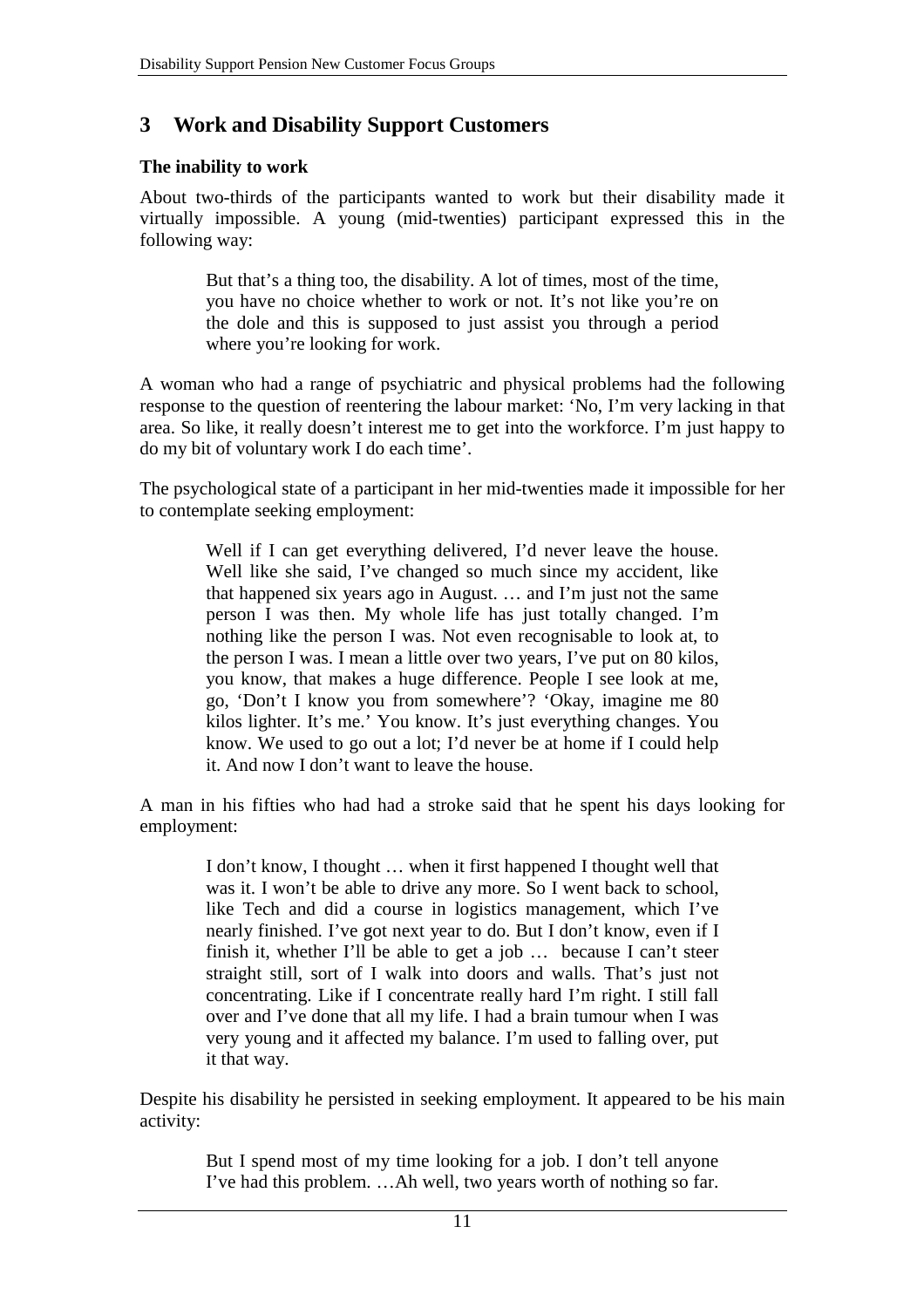But the bloke has promised me a job, but well that was a month ago. I rung him up yesterday, he said he's got to see his boss next week. So we'll see how we go. When I get it, I mightn't be able to do it anyway, so.

Constant or intermittent exhaustion was a common problem for most of the participants. This often made it difficult or impossible to contemplate entering the work-force:

> What came up [in the focus group] and seemed to be a major thing, problem, was the fact that all of us have trouble sleeping. Getting to sleep, or waking up through the night, or two of us said it's sometimes 5 a.m. before we actually crash out. Well when it comes to 9 o'clock, you're either in a deep sleep or you're buggered. You just don't want to get up, or you get up and you kind of walk around and your brain is not working properly, so you go crash again. And apparently it's affected all of us, from what I heard. And so our sleeping patterns have been shot to bits.

Other participants were fearful of taking on work because of prior experience. A number mentioned how they had had to leave their previous jobs because they had been unable to cope with its demands:

> And I got incredibly tired, and anyway I was going into remission, and I got this job, fantastic opportunity, and it was like very stressful. And I got sick at the end of it and I thought OK I'd have to wait until I'm back on top before I make another commitment. I finished my contract, but it really made me realise that I need to be well and have a certain amount of resilience before I make a commitment. So that really counts me out about going to work. Is it [setbacks health-wise] going to happen again? Because you never know when you're going to get really bad (young, female participant).

About half of the participants who said that they wanted to return to work and who had been out of the workforce for an extended period felt that they needed a period of transition. One participant had the following sentiment:

> If the getting back to the workforce thing… there's a lot of pressure to get you to a job straight away. It should be a case of getting you into a training program without having the pressure of having to work at the same time. Centrelink is always about getting you a job. If you haven't worked for five years they can't expect you to just jump into a full-time job. That's a massive change. There has to be some sort of transition.

Those customers who had become ill but who felt that in time they would be able to overcome their disability, were more prone to be optimistic about their work future. A man in his forties who had been a tradesperson before developing lung disease was confident about returning to the workforce: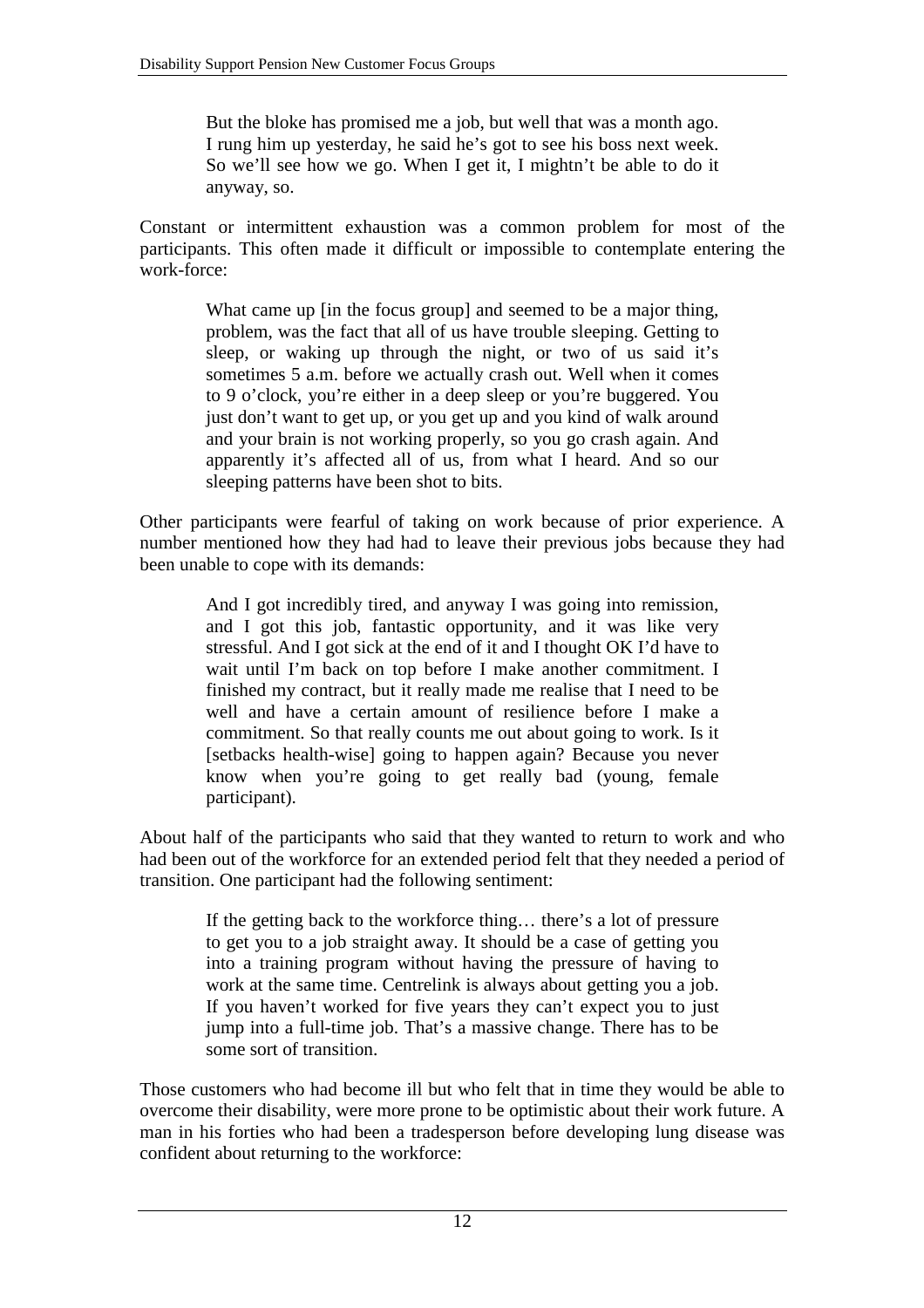… I'm waiting for an operation for my lungs and when that's fixed I'll be getting back into the work force. The job I used to deal with, … I might not be able to go back again because it's underground. The next step is to go and look at something else. Education maybe or something else. Also, with the transplant, the big step is... with the work I will be looking at... fresh air, open air. I will be looking at full fitness, full work in a year. It's nearly 12 months waiting for a transplant; my life has been on hold. I'm hoping to be off disability after the transplant. … Work-wise I'll change my work or re-train or something else or go back to school.

A woman in her fifties who required cornea transplants could not wait to get back to work. She 'hated' being on the pension. Work for her had been a central feature of her life:

> … I love working and I love socialising. … I was working for S ….. … I loved it. I really, really loved it. … I hate to be on a pension. But there's nothing I can do about it. I just have to wait my turn, and when I have good vision I can go to work. I really, I hate bludging. But I'm not bludging ...

She had no doubts about reentering the workforce. Her willingness to do anything and the fact that she had worked for most of her adult life contributed to her confidence:

> A job I will always get. I know I will always get. I'm very positive about it. … I don't care if I'm a cleaner, if I'm cleaning toilets, work on a farm. I don't care what as long as I will have my vision.

Another participant who was waiting for a kidney transplant was also confident of eventual reentry to the workforce:

> If I get a transplant, I'm thinking of going back to work. … A lot of people like me come back after the transplant, they go back to work. They lead normal lives, like other people. And I'm strong enough, if I go back to work if I get a kidney, yes. I want to help my kids. They're still young. If they were a bit older, I won't go to work.

#### **Perceived discrimination of employers**

Some of the participants who had worked or were looking for work, reported that they were discriminated against by would-be employers and constantly denied opportunities. The sense of being discriminated against and stigmatised was a common theme:

> My life has really changed since going on the pension because then I was, I mean I've had my disability for about six years, but I've only been on the pension for a year. I was still looking for work up until then because I truly believed that someone would give me a job because of anti-discrimination and all of that. It's just not true. As soon as they see you walk in with a cane, you haven't got a chance. That's my opinion anyway. I've tried for years and years, and I can, I can do heaps and heaps of stuff on the computer, and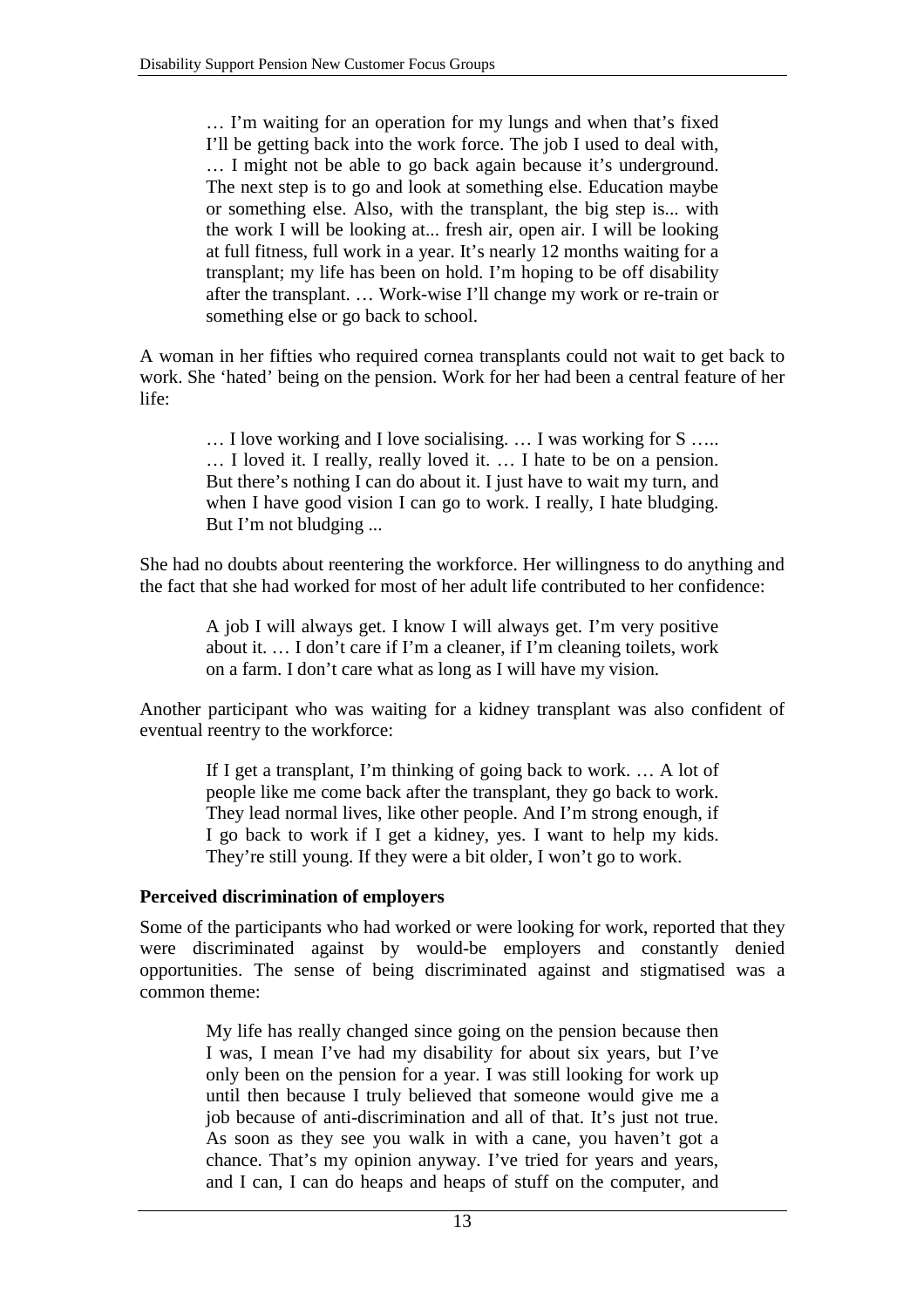I've had jobs like the girls out here on the desk. I can do all of that stuff. A sitting down job, telemarketing, you don't get anywhere if you've got a disability because they automatically think you're retarded or something because you can't walk properly.

This participant described what happened when she went for a job interview with a government funded agency:

> The interview was with the manager, and she could see my trouble like with getting in and out of a chair and stuff like that. And I said, 'This is all the problem I have. Once I'm sitting down at the desk I can do all of this. And you can't even tell I've got a disability.' And I felt that if anybody will give me a job, it's them. You know. But no, I don't know. I can't explain it, but the way she treated me was awful. You know, when I tried to get up from the seat I had a lot of difficulty and things like that, and I said 'Well I can't do anything about that.' As long as I'm in a position where I don't have to get up and down all the time, I can work just like anybody else.

There was a fear amongst some participants (at least three participants mentioned this concern) that once their disability was known they would be looked at differently. They were frightened of exposing themselves to possible humiliation:

> I suppose looking at me, I don't look different. I don't seem to have any disability. I could probably get a job but after a few days they'd know something is terribly wrong. They'd probably think I am nuts or something. It's a physical problem I've got. If you look at me and you could tell that I have a disability, I don't know how people would react to that.

#### **Perceived lack of flexibility by employers**

At least a third of participants mentioned that they would seek work if they knew that the employer would be flexible. A common sentiment was that employers were not prepared to employ a person who was not able to work consistently at full pace. Participants mentioned that their capacity for work on a daily basis was unpredictable so they had to have a flexible, empathetic employer:

> You don't want to let anybody down either, you know. … And again it scares you because you' know, I don't know about you guys, but I wake up in the morning and one day I feel great and I'm thinking I could get a job, and I'll do this and that, and the next morning I wake up thinking, there's no way I could go to work like this, there's no way in the world (participant in her mid-twenties).

A young man had the following view:

The thing that's stopping me mostly from working is having to complete tasks within a time constraint. I can't do things when things have to be done or when the person in charge wants them done. I could say, for example, fix that tape recorder. But I want to do it in my own time. I wouldn't be able to do it… say it needs to be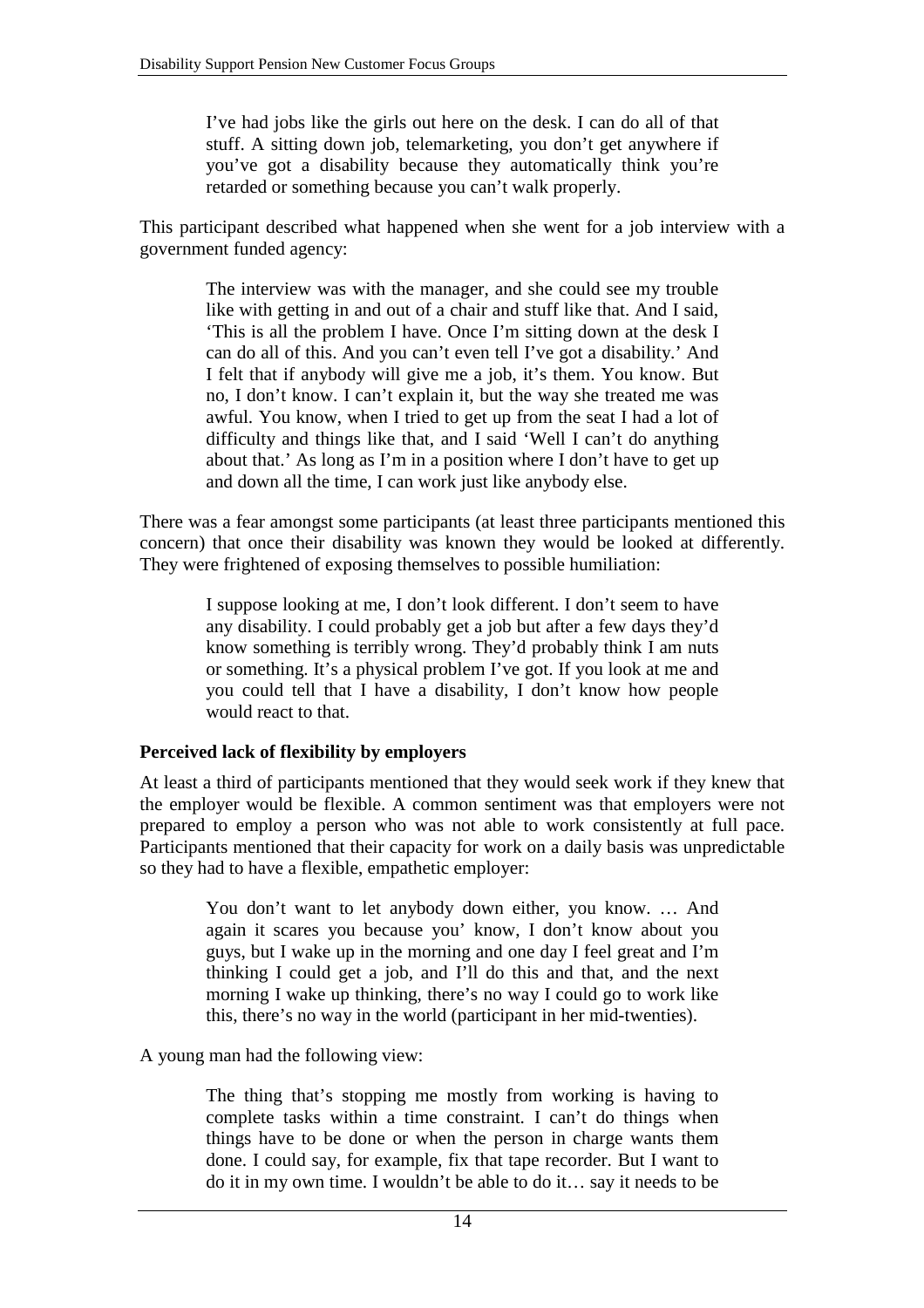done in half an hour's time. Or it's something that would usually take half an hour to do. I might sort of start doing it then I'd find that I'd have to get up or go lie down or I'd have to leave it for half an hour and come back to it. That's my main problem when it comes to working.

There was strong sense that a lack of flexibility in workplaces makes the obtaining of employment very unlikely:

> But they're looking for people who can work around their business. They don't want to work around your disability. They prefer to get someone else and they worry about whether you exacerbate the problem at work if whether you'll sue them. And when you're a casual they don't have to find an excuse to let you go. So I find that I can't even do any casual work.

A young male participant was prepared to do anything if he knew that the employer would be accommodating:

> I'd sit down and sort nuts and bolts if I had to, just to get some extra money, as long as I could say 'I can't sit much longer in that spot, could I come back in half an hour or lie down for about 15 minutes' or something. But I can't see workplaces having that flexibility. If there were special workplaces… One of the jobs I did, I was making deliveries and I delivered something into this place where there were people with intellectual disabilities. And that's what they were doing. They were sorting out nuts and bolts. They were getting paid to do it, they were full time jobs. And I was only a casual and they were probably earning more money than I was. That's probably more of a normal life than I had. And that made me really upset.

All of the participants felt that they would not be able to cope with a full-time job. A female participant with a psychological/psychiatric condition had the following sentiment:

> Well I find it difficult to, having to work, you know, all the time. I don't think I could handle a job where I worked every day of the week. My depression makes me tired. I have all the appointments that I have to go to in terms of treating my illness.

#### **Impact of the labour market on the ability to obtain employment**

There is no doubt that the strength of the labour market is an important determinant of the ability of people who are DSP customers to obtain jobs. In a strong labour market employers will be more pressured to employ workers with a disability. A woman on the Central Coast with tertiary qualifications who wanted to work part-time had the following observation:

> And I'm looking at, I've got some incredible people and friends who keep an eye out for me for work, say part-time work, and my field is media and public relations and there's nothing like that in the Central Coast. … All of the jobs, like part-time things that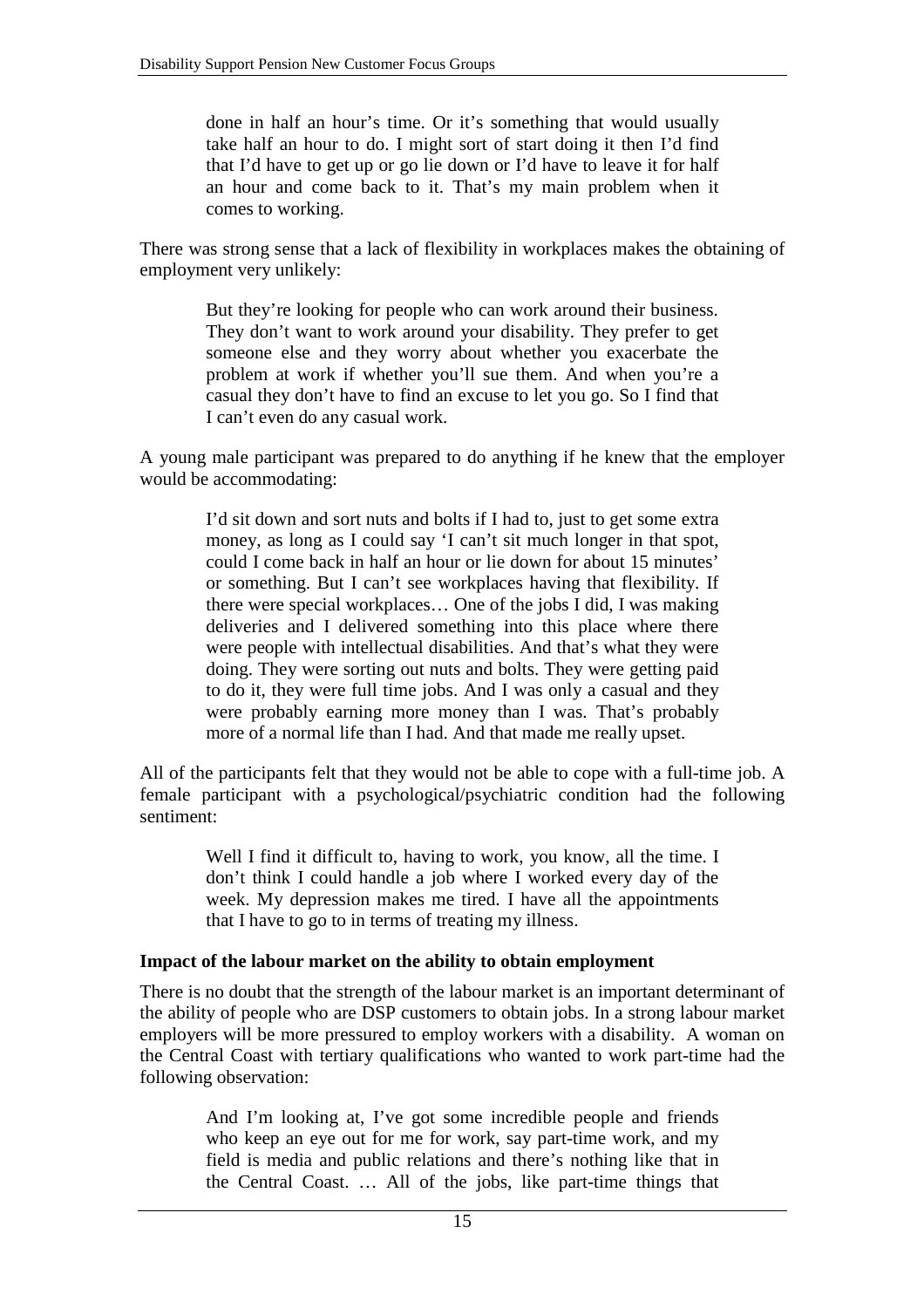would be appropriate, are in Sydney. And the thing is, I can only work part-time so I can't afford to live down there [Sydney]. So then that completely rules it out.

About 80% of the participants had given up looking for employment. They felt that in the current labour market they had no hope of finding a suitable job.

> I think it's probably difficult to find suitable employment that caters to one's plight. And that's probably the major issue, finding a job that you can handle, and that will bring in enough money for you. You see that's the problem. Like I've got a room mate and nothing wrong with her, she's got the breeze coming out of her ears, she can't get a job, she can't get people to call her back. You know she's been looking for about two months now, but I mean she goes in every day and essentially raids the things, gets on the computers, rings around people, just cold calls people, anything for a job, and she can't get a job. And she's totally normal [sic]. What chance have I got? (a male participant in his twenties)

A DSP customer based on the Central Coast felt that the ability of employers to be choosy was far greater in the Central Coast area:

> And they [employers] can be just so choosy. They can just, you know, you can ask for it, one-armed, one-eyed, green-headed monster, and you have the first person come in and you can pick from the applicants and get one. You can get whatever you want because there's just so many people looking for jobs. And you've already got a mark against you when you've got a disability.

The participants on the Central Coast emphasised that they could not afford to come and live in Sydney.

#### **The importance of work for the participants and the impact of not being employed**

In a similar fashion to becoming involved in community activity, obtaining employment was generally very beneficial for the individual concerned. A woman in her thirties who had not worked for 12 years and had recently found a job as a 'lollipop lady' had the following observation:

> … I just recently started working as a …lollipop lady as they call us. … It was very anxiety provoking to start with. You know. Selfesteem issues and just fearing that because that I might be discriminated against. … So the job's boosted my self-esteem and it's made me feel better about myself. I'm contributing something. And the kids are pretty proud.

The activity has also allowed her to meet and 'chat to other mums at the school'.

Participants saw work as a fundamental part of their identity. The lack of work or inability to work often resulted in a poor self image, anxiety and a sense that life lacked purpose. This perception, not surprisingly, appeared to be more intense among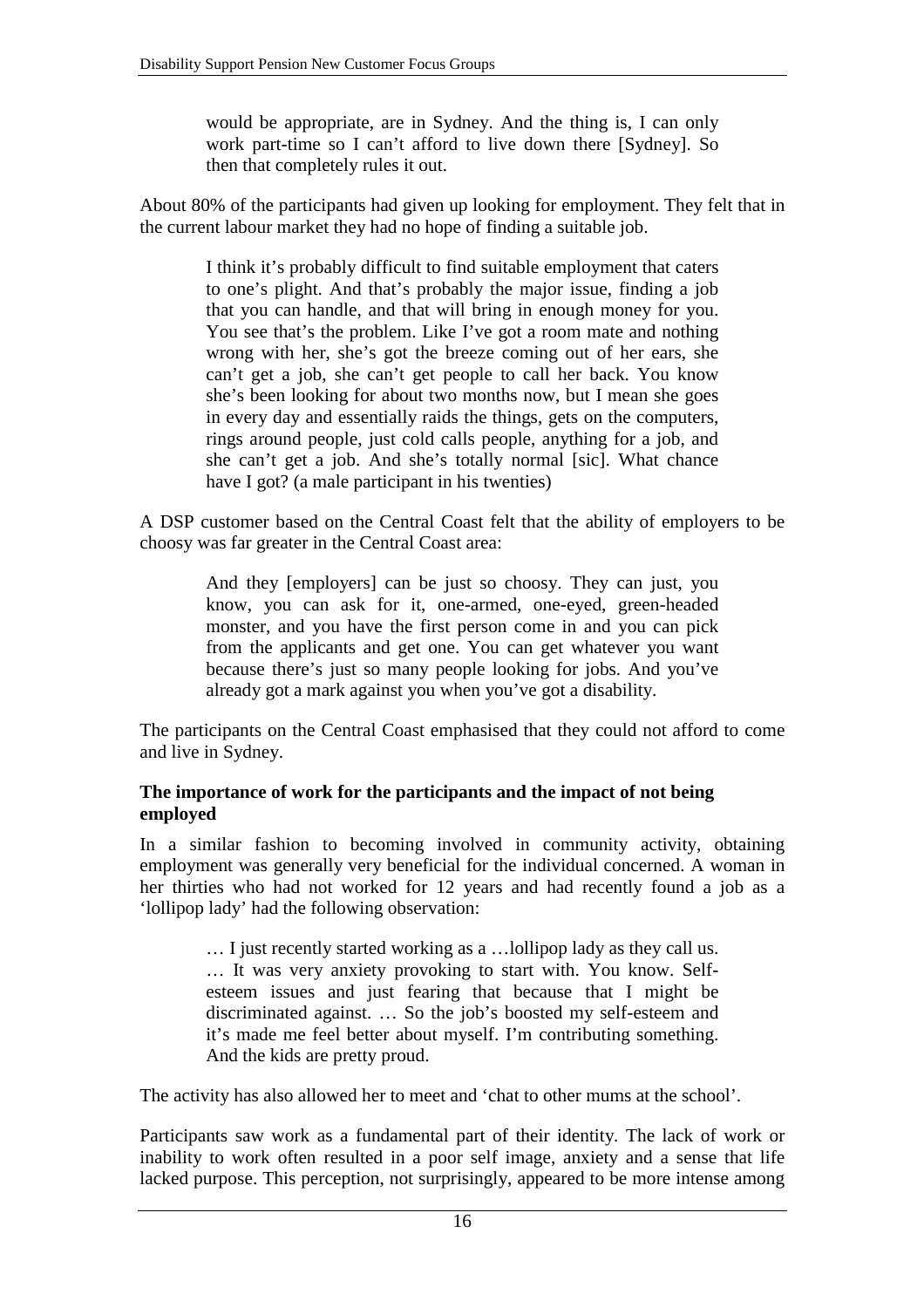younger participants. 'Your days are empty. I mean if it wasn't for the kids why would I get up in the morning. Just you're useless' (female participant in her thirties). A male participant in his early thirties spoke of his intense frustration at not being able to work:

> And you know what you want and what you're capable of. And you feel as though you're not achieving. And that's the hardest thing really. That's what hurts me the most. Not being able to do what I know I can do. That hurts me a lot because I was pretty ambitious when I was younger. Where I thought I'd be now is not where I am. I get a lot of anxiety and worry about what the future lies ahead. I get very,very anxious about the future and I tend to not want to look too far ahead. But you have to. You've got to plan and I just don't know what to do.

A male participant in his thirties had the following analysis of his situation:

Yeah, I feel like I'm on the sidelines, you know? I don't sleep in. I'm up early in the morning even though I don't have much to wake up to. I don't have a job but you're still up early. You see people going up to their cars, on a hurry to go to work. When I walk outside I see people in a hurry, people doing their hair in their cars or what have you. I feel like I'm not out there. I've got nothing to aspire to. I think 'What am I going to do?' and you feel like the whole world is revolving. People are moving on with their lives and yours is just still. And even though you're at a standstill, because other people are progressing, you feel like you're moving backwards at times.

He went on to say that when you're working 'you're a lot more confident and self esteem is much better. You can start buying things again …' Not having much money was a constant refrain.

Another participant described how she missed work:

I do miss working. I really do miss it, when I come into somewhere like this and I see the girl behind the desk, I think well I used to be able to do that. I used to be able to run around like that. I miss that. But there is no going back.

For at least half of the participants not having employment was viewed as a major disappointment and often had a dramatic impact on their self-confidence. A young man in his mid-twenties had the following observation.

> I find that I'm far more, I'm not the person I used to be. It's changed me, because I'm sort of like, I don't want to talk to that person, because if you start up conversations, ultimately the question always comes up, what do you do. And it's like I don't want to have to answer that question. Because it's too involved. And it's personal. And it's just [that]career is such a huge part of life. Yes, and like if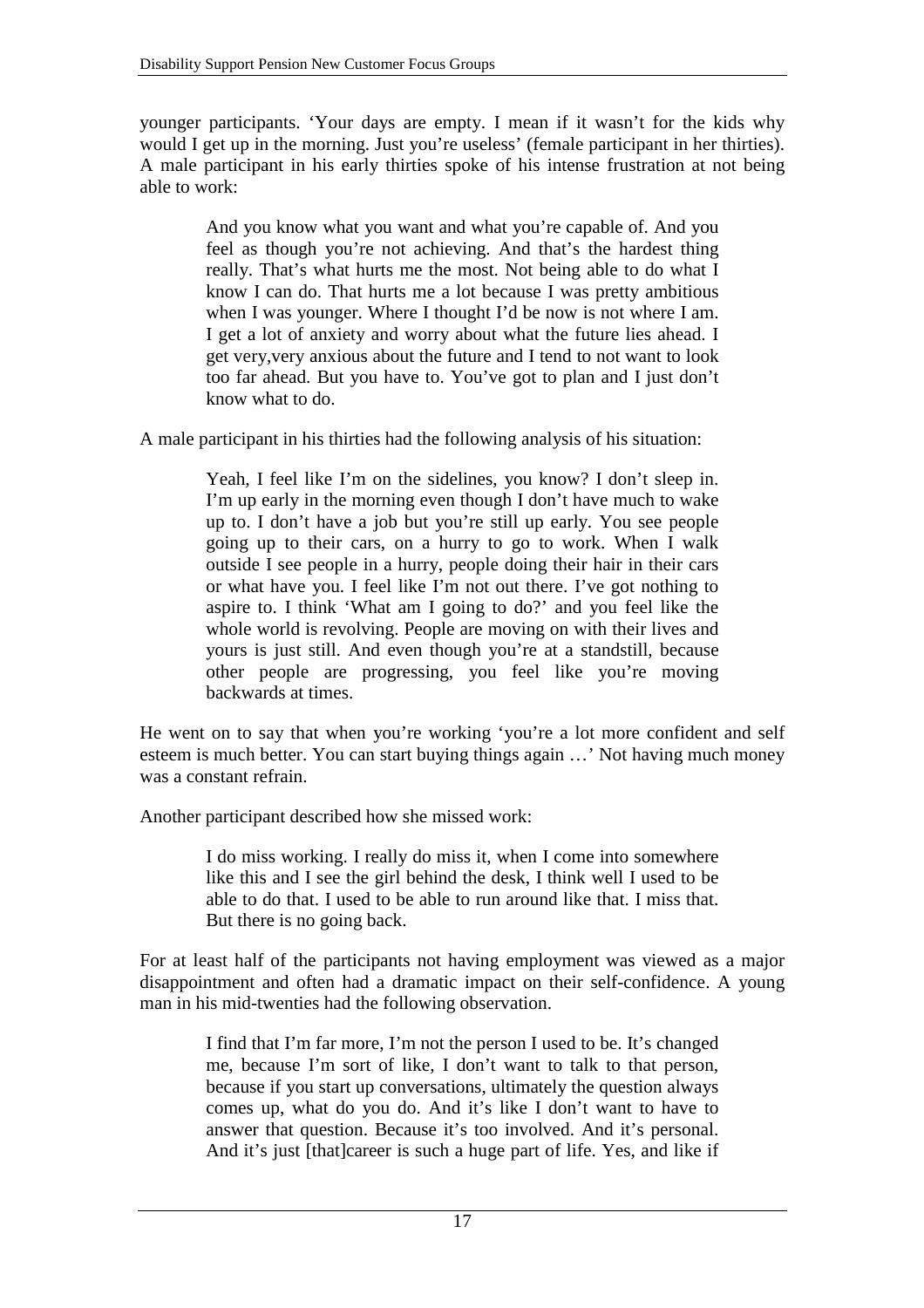you're not working, you don't have a job, you're not going anywhere ... and you're not a person basically.

Participants mentioned that work was more than a way to earn an income. What they missed terribly was the social contact: 'Even though I was doing such a small amount of hours. I miss the contact, the social contact very much. Yes, so I have not only finished work, we then moved, so it was total loss of contact.'

The focus groups suggested that the impact of not working was shaped significantly by the age and circumstances of individuals. Thus, a participant in his fifties who had worked for many years and had adult children had no desire or need to work. He owned his house and knew that if he needed something his daughters were in a position to help him. Besides being financially secure, he felt that he had worked hard for at least 30 years and was now entitled to relax. The feeling of accomplishment was reinforced by his sense that his adult children were all doing well.

#### **Counselling as a way of getting people back into work**

Enabling DSP support customers to receive counselling was mentioned by at least a third of the participants as the way in which government assistance could help customers back into the work-force. The following comment from a younger participant captures the need by some DSP customers for counselling to help them set goals and get back into employment:

> Counselling would be good. I'd really benefit from counselling. *[pause]* Maybe self-help programs, something like that. Just helping you, maybe they could teach goal setting skills, along those lines. Because when you haven't been in that frame of mind for a long time it just doesn't come naturally to you anymore. You need encouragement and you need someone to, sort of, give you a [pause] like a template to improve your life or to get ahead. I don't know how else to explain it. But things like that don't come naturally anymore.

> … I don't know what I want to do with my life. I'm 32 and I still want to do with my life. … I never really found anything that I wanted to do. It's hard to set goals in terms of work and future because I still don't know what I really want to do. All I know is that I don't want to be the way I am right now. I sort of have to find out what I don't want to figure out what I want. I could really do with some counselling, I think.

This participant said that at Centrelink he had requested counselling but had never received a response:

> With Centrelink, I've seen questions like 'would you benefit from a rehabilitation program' and I've ticked 'yes' and I've even asked

> about it but I've gotten no feedback whatsoever. I don't even know why they ask the question because I don't think they can facilitate it to be honest. I've never heard of anything, any programs they have.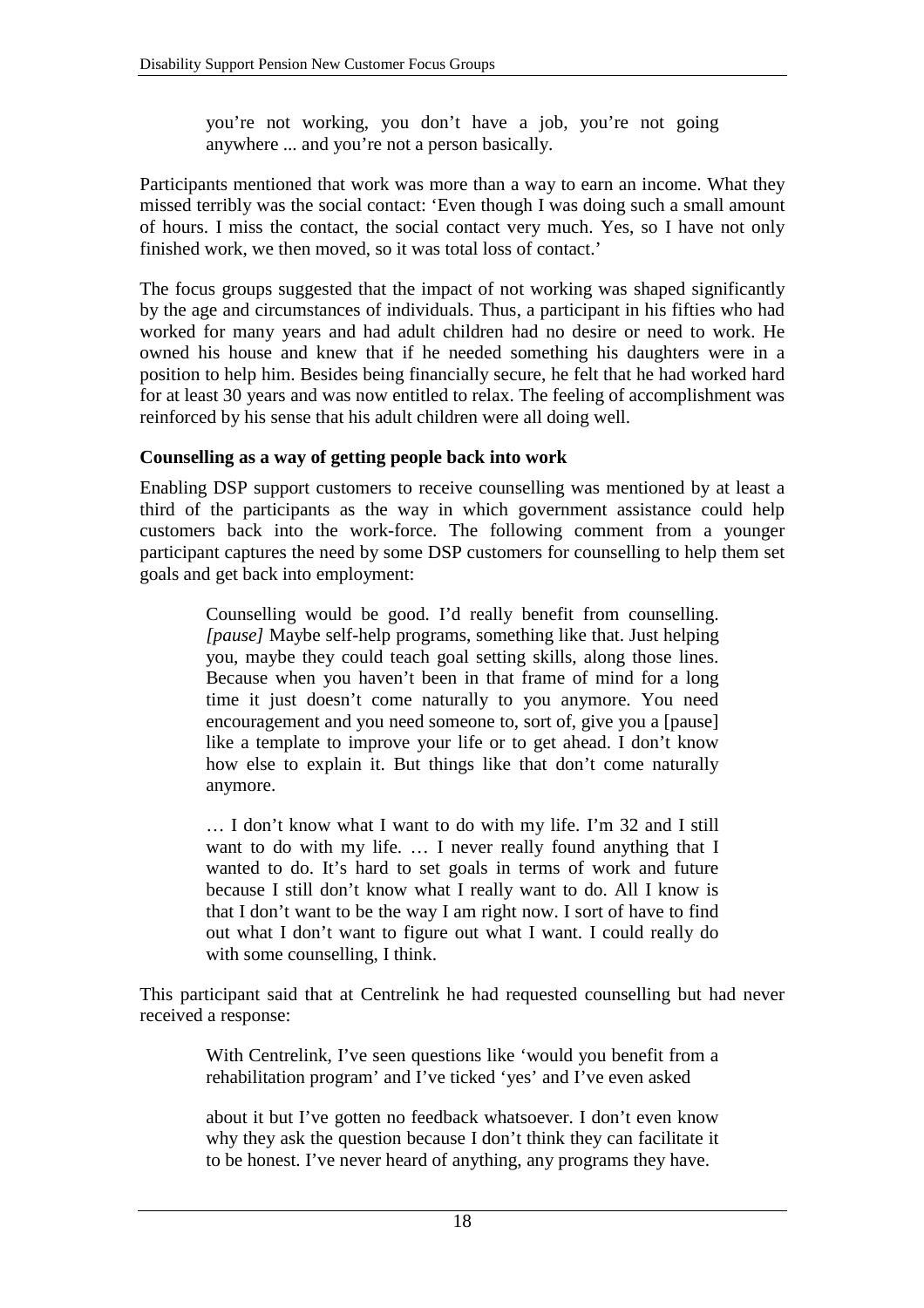# **4 Education and Training**

Surprisingly only two participants were engaged in education and training at the time of the focus groups. Four participants had been doing courses but had dropped out.

#### **Desire to pursue training and education**

About a third of the participants were keen to obtain education/ training. There was a feeling that it could help restart their working life and improve their financial position.

> I'd like retraining, to be able to do something more. I mean [my job is] good for a start, but it doesn't bring in much income. You know. I find it difficult trying to do all the expenses of raising a family. I feel like, you know, I rent through Housing Trust and at this point I feel like the idea of ever owning my own home is just impossible.

A participant, who has two young children, was desperate to find something to study but had not been able to. Her comment reflects enormous frustration:

> And how can I use the time that I can't work to do something, that's what I couldn't understand. Maybe I might not be able to work now, but can I learn something while I'm unable to work. Can't I use this time instead of sitting at home twiddling my thumbs and inventing things to do. I've repainted the cupboard twice.

She was keen to get back into the workforce but realised that because of her accident she would have to retrain:

> Because I can't go back to what I was doing. So, I need something else to go back to. I mean I may be able to go and get like a receptionist job, but I need to know to know MYOB, or what's the other thing, QuickTax I think it is.

She clearly needed assistance finding a course.

#### **The inability to pursue education / training**

For at least half of the participants their disability made the notion of doing a course too daunting. In a similar fashion to participation in the community and work, an individual's disability was itself a crucial shaper of their capacity to partake in training: 'When you're at a low point you're not really going out … and you give up after a while. I was going okay for a while, but ...' Again, the issue of flexibility emerged as a key requirement for participating in education and training programs. A participant had tried a TAFE course but found the rigid schedule and the perceived remoteness of the lecturer too difficult to manage:

> Well I found it hard. One of the teachers I had, I found it hard keeping up with the content of the class and having trouble understanding and he wasn't a very approachable teacher. And you know I just didn't know where to go to get help and clarification. It just got too hard for me. You know, to get things clarified, to get the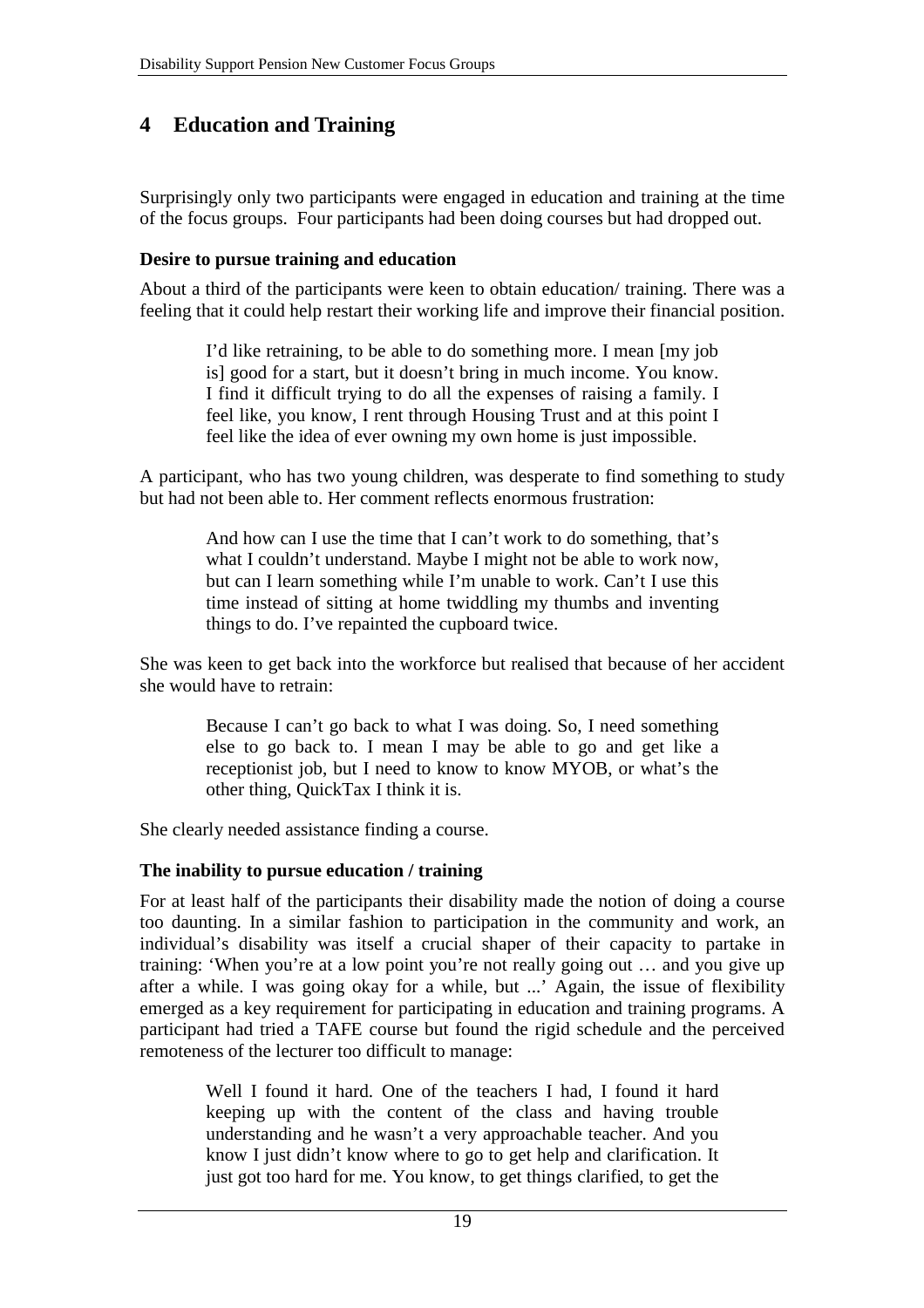assignments done. … The course I was doing was more business management. I was hopeful of even taking it further, maybe I would like to do business at university, but I need some advice. And like I used to talk to the course coordinator, and say, 'look I'm struggling, I've had time off, I've been in hospital', but she never gave me, well for a start it was very, very hard to get a hold of her and get phone calls returned, and she never sort of gave me any information on who I could go to. She just said, 'Talk to your teacher'. And my teacher was really unapproachable and was not somebody that I'd like to disclose my mental illness to, so.

A male participant felt that he could not contemplate doing a course because it would be too demanding physically. If, however, there was flexibility, he would consider it. He was also concerned about the impact of studying on his payments:

> Yeah, I was just thinking if you can do a course at your own pace while you're on the pension so there's no pressure. If I go to TAFE I would have to change from disability to Austudy and if I'm not keeping up with the class I might have to go back to disability. And I don't know whether they'd accept that or whether they'd think that's just me not trying or, you know. If I could just stay on disability and do a course at my own pace… as I am now I'm on disability, I'm not studying or doing anything. If there was no pressure on me then I could still study while I am on it. A couple of years down the track I could pick up a whole lot of education at my own pace. If I am not doing anything at all, two years could go pass and I might not learn anything.

Clearly this student required flexibility and intensive assistance that the TAFE was not able to provide.

More than half of the participants had no desire to pursue education and training. The reasons for this were mixed. Some felt that they did not have the intellectual capacity to undertake any further training. For others, there was simply no desire. They were too ill and / or exhausted to contemplate training.

#### **Confusion about how to go about finding / doing a course**

Most of the participants who expressed the desire to do some training could not contemplate how they would do it in view of their limited resources: 'How to get there, to get into retraining. I mean I see … but how am I supposed to do it on my own. You just don't have the resources'. Another participant also expressed a strong desire for guidance. He was also fearful about losing his payments:

> There must be a lot of people that need retraining to make a complete career change. I've always had physical work but now I can't do physical work so I need some education because I don't have any qualifications in order to work at an office or do something with my mind rather than my body. It would be good if there was some sort of scheme where rather than people stop working and end up long-term unemployed or on a sickness benefit. Maybe there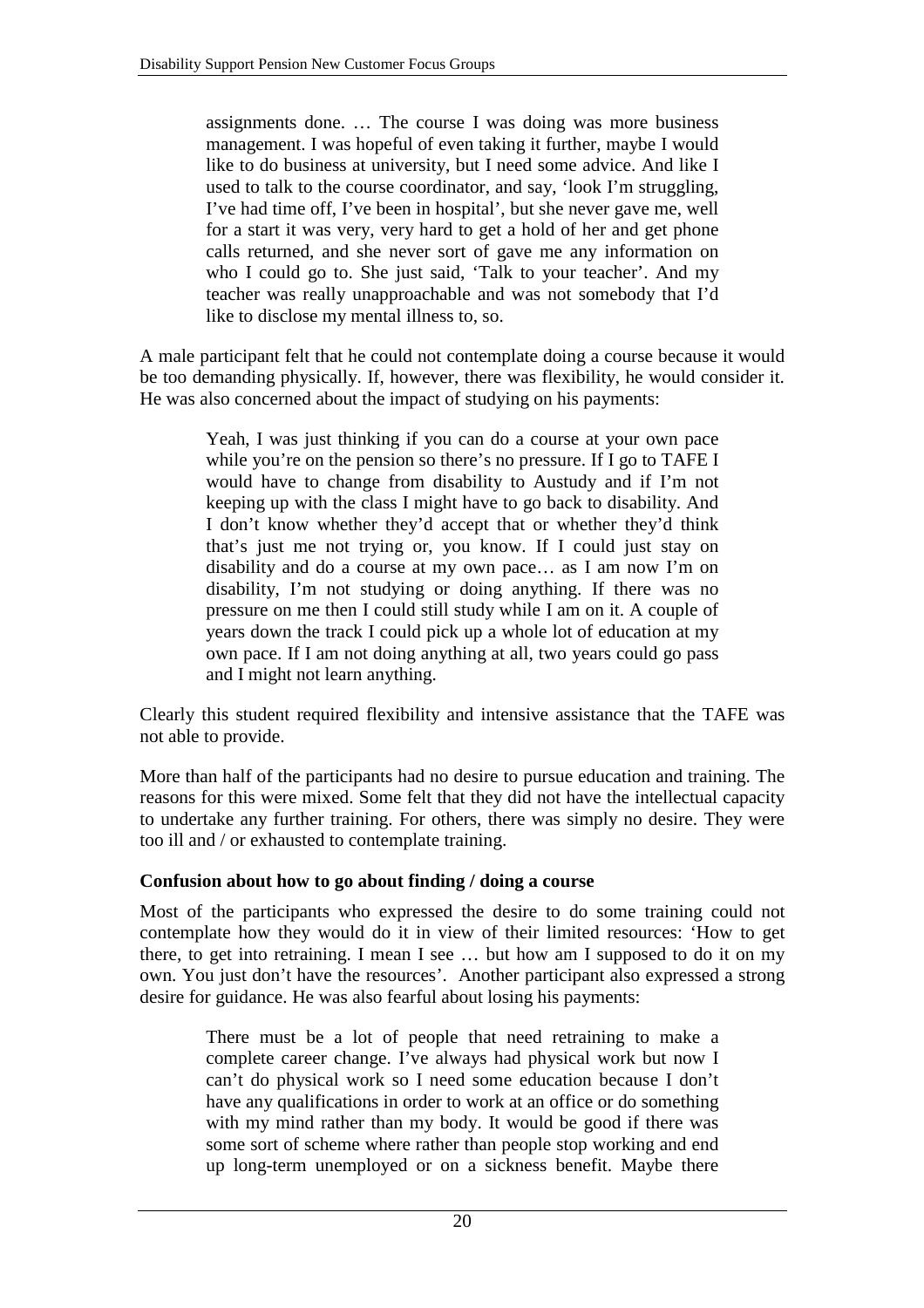could be some sort of educational program, something that doesn't impact on your pay if you don't go. You know, where there's not a lot of pressure placed on you to fulfil an obligation.<sup>2</sup>

At least three participants were adamant that they did not want to be pushed into any training.

I think that's really hard, to say what can they [government] do, because you also don't want them pressuring you because it should be up to you. Like when you feel strong, and when you feel healthy and when you feel right about it. Where if it's like something like being on the dole or something, they basically say well if we think you can do something, get in and do it. And they basically, if you're in my situation, they're forcing a breakdown. And it's not going to happen. Yes, I think there's a fine line between having the options there, and forcing people to take them.

#### **The benefits of education/ training**

 $\overline{a}$ 

For the couple of participants engaged in education/ training, it was absolutely central to their lives. Their inability to find work meant that they put all their energies into improving their educational qualifications. A woman in her mid-twenties who had battled for a couple of years to find work is now putting all her energies into education: 'I kept saying to my parents I can't stand this. I can't do this. I have to work. I was getting really like bored. But then I just sort of grew into all these courses and things and now I'm really happy.' She was very enthusiastic about the Pensioner Education Scheme which had helped her access courses:

> … And that [education] is the best thing I've ever done because I don't go out, I never really go out. This is an outing for me. I study all the time, and the pension helps me to pay for my course because I get extra money for doing full-time study.

She was hopeful that ultimately the skills she attains would help her find a job and overcome the discrimination she felt at present hampered her possibilities:

> Yes, so basically I just spend all my time now studying and studying one thing after the other. And sometimes like three things at once, because my thought on that in the beginning was I'll have so many skills that they'll be able to look beyond my disability. And I don't know if that will happen or not though. That's what I believed.

Another participant was completing a certificate in Auslan and was confident that she would be able to get a job as an interpreter. She had found out about the Pension Education Supplement which had helped her afford the \$1800 course fee.

<sup>2</sup> DSP recipients can study full-time without losing their payments. Supplementary payments, such as Pension Education Supplement and Education Entry Payment, are available to assist DSP customers with the costs of study. The participant was informed of this at the focus group. More information on these payments can be found on the Centrelink Website at www.centrelink.gov.au or by contacting Centrelink at 132717.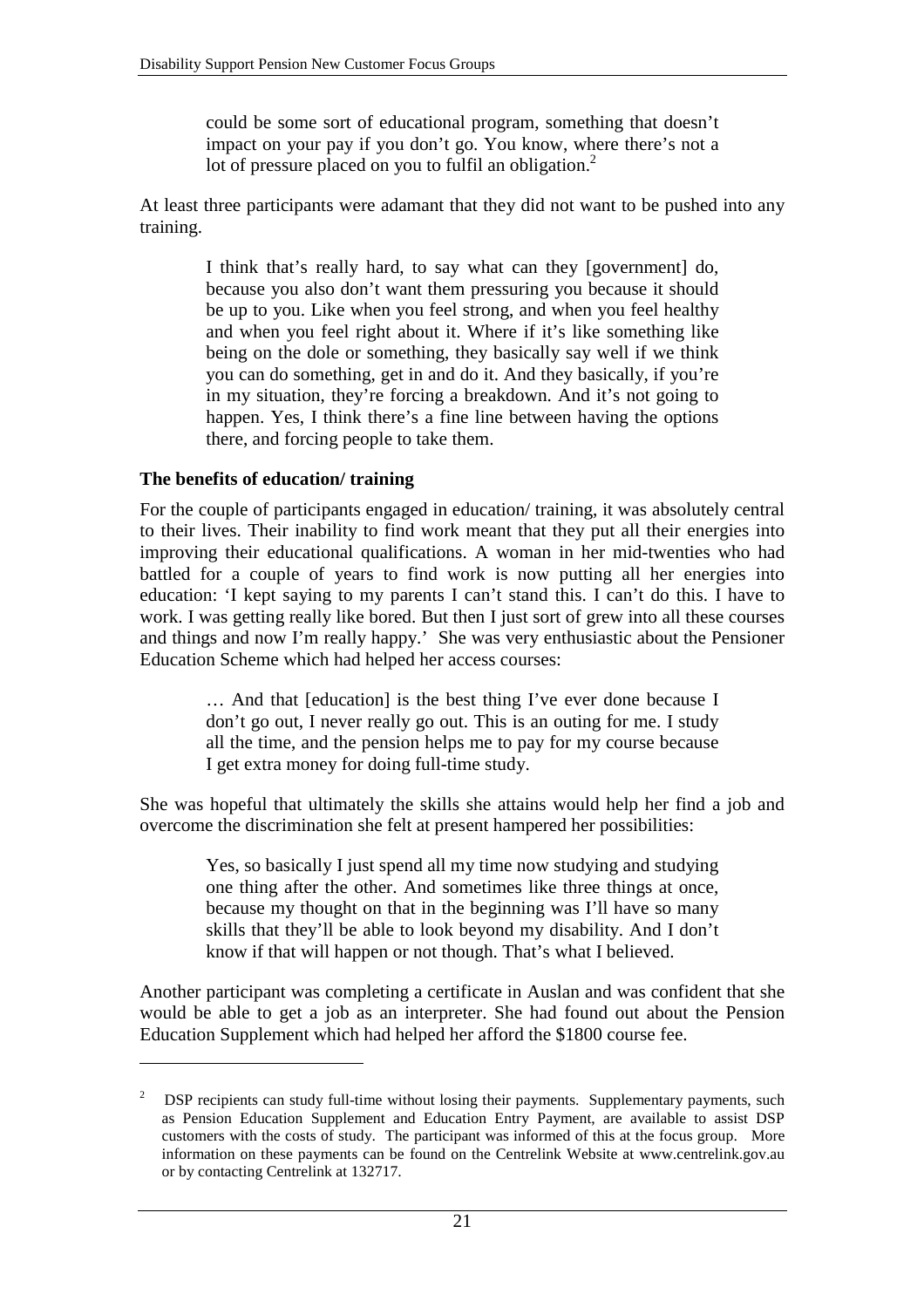# **5 Information**

#### **Lack of knowledge**

Not many participants were positive about the information or help received from Centrelink. A common sentiment was that there was a negligible amount of information available. At least two thirds of the participants claimed that they received no useful information and had had no counselling when they went on to the DSP: 'I got no information. I was on Newstart with incapacity to work and it was just a payment transition. One week I got this payment and the other week I got another payment'. This participant felt that counselling at the point of transition could have been extremely useful:

> When I changed over to DSP they were sort of like 'okay this is the end of the road' sort of thing. Like this is going to stop, that's it. Like, there's no more to life after this. That's what it felt like. When I got home I just put my head down and said 'Is that it, where do I go from here?' Maybe they could have given me a lot more information at the time… I think even maybe I could have a one-toone with a counsellor. Maybe they could sit down with me and ask me where I want to go from here or if I want to stay on this for the rest of my life or if this is a temporary thing for me. Something like that could be better. It could give me more hope.

Some participants were critical of the material sent through the post: 'Well they send us all these ridiculous pamphlets with cruddy information and they are the same pamphlets every time. They're not useful.' At least a third of the participants claimed that they did read the material sent to them: 'And occasionally I get some Centrelink letter or pension letter or something. I never read it', was a typical response. A participant followed up this comment stating 'Same here. You just see all this rubbish and don't even understand what they're talking about.' Participants commented on the enormous drop in communication after they moved from Newstart:

> … And I think perhaps they [Centrelink] could improve communications … And yes, I really notice the difference in the drop in my mail after I finished the Newstart. And then it went down to nothing. It's good in one sense, but in the other sense its like, well I hope the money is still going into the account. You kind of think they've forgotten about you.

Younger participants, especially, claimed that much of the material that was sent was not relevant:

> … if it was better targeted and they send you something that's relevant to you, you're more inclined to read it and not just throw out the wad of paper, and chuck out the useful stuff which is in the paragraph at the bottom at the back.

It was alleged that much of the material was aimed at older people and did not relate to their situation: 'Well most of it tends to be aimed at really old people. That's all the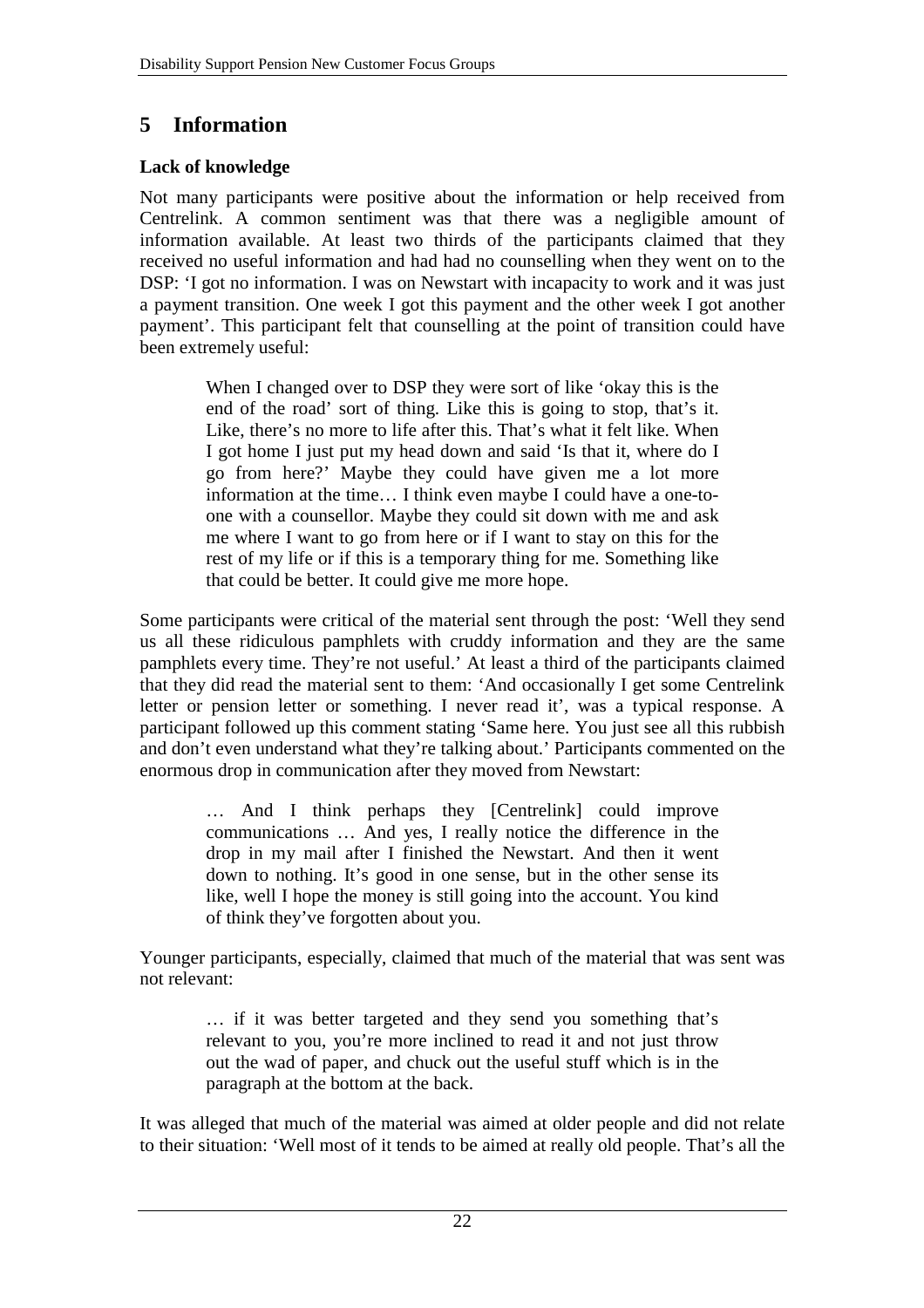brochures, you know. It's old people, hip replacements, you know, so most of it is not really that relevant.' (participant in her mid-twenties).

About a quarter of participants alleged that Centrelink failed to respond to their enquiries:

> I've made a lot of enquiries and I get nothing back. I thought I'd get a phone call or a letter or something but I get nothing. There must be something for me. *[pause]* I don't know if there's nothing out there or they're just not doing their jobs, I don't know.

About half of the participants mentioned that they had no knowledge of FaCS and its role:

> You'd think they could just do a bit of public relations. Like I don't even know the name of the organisation. Like I just know that it's government and I don't know who they are, and if they just sent me a letter every now and then, going '[Good] on you trooper! Keep going', I'd feel like I'm being supported.

#### **Knowledge of specific programs and services available to those receiving DSP**

Participants in focus groups were canvassed as to their knowledge of specific services, both state and federally funded, that assist people with disability to access community, education, training and employment and improve health and wellbeing.

- Provisions within the DSP that encourage part-time work (higher income threshhold before a review of entitlement, maintenance of fringe benefits entitlements after the benefit stops) – as mentioned earlier, almost all of the participants were unaware of these provisions and consequently feared the loss of the pension and secondary entitlements – returning to work was perceived as a risk.
- Centrelink social workers and occupational psychologists less than a quarter of participants appeared to be aware that they could access help from Centrelink social workers and psychologists.
- Pensioner Education Supplement (PES) only a couple of participants were aware of the PES and had accessed it. All of the other participants did not appear to be aware of the payment.
- CRS Australia about a quarter of the participants were aware of the CRS through their involvement in secondary rehabilitation programs following acquiring their disability.
- Disability Employment Assistance only one participant was aware of disability employment programs and was able to name a service. Participants were unable to remember such services being described in their contacts with Centrelink staff.
- Area Mental Health Services (AMHSs) Participants whose main impairments were psychiatric were familiar with the services of the AMHS and were accessing them. Those with affective disorders (mainly depression) whose primary impairments were other than psychiatric were accessing General Practitioners for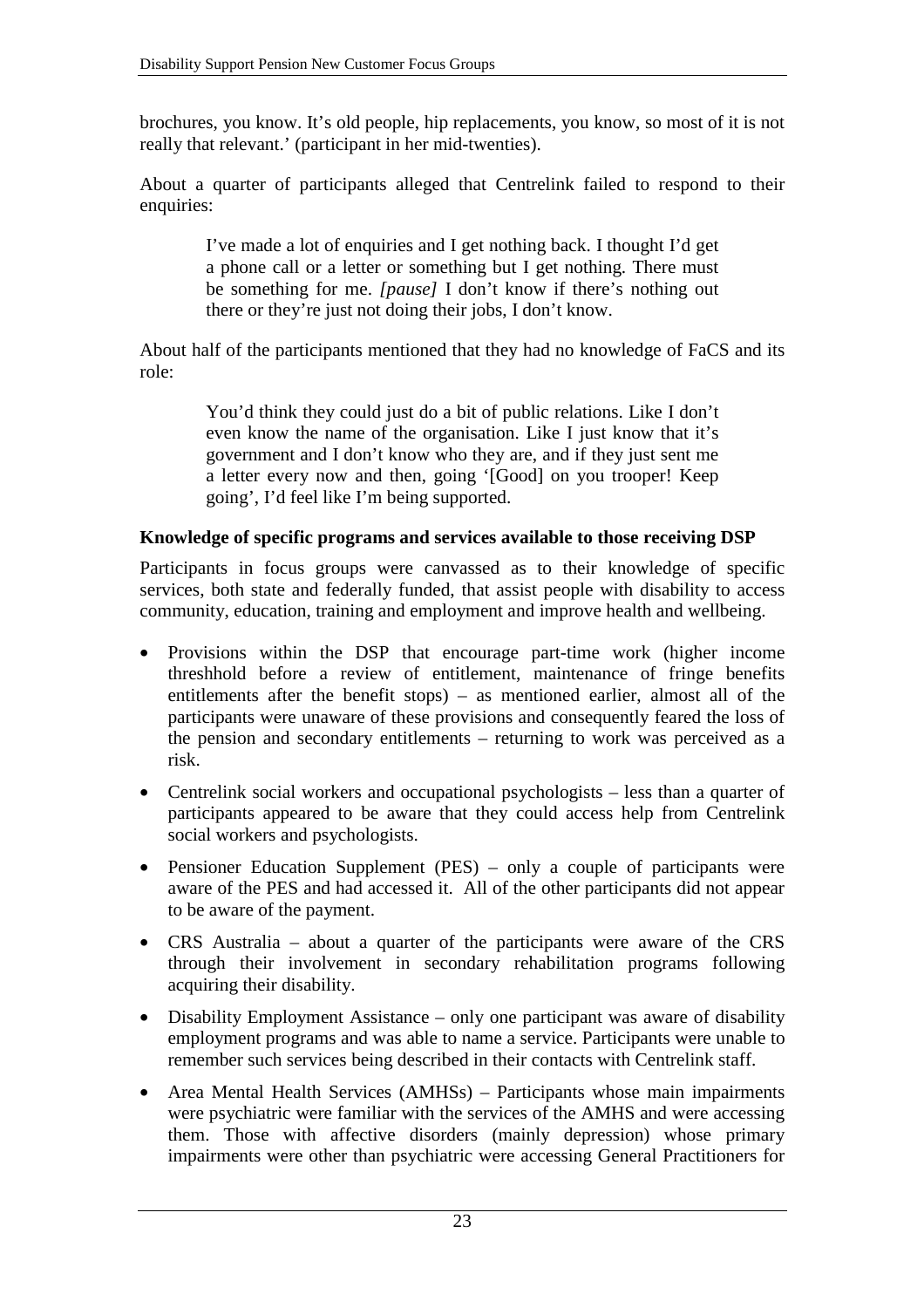mental health support and were generally unaware of Community Mental Health Services (such as free drug and alcohol and psychological counselling).

• TAFE disability support services – one participant had had the assistance of a TAFE Disability Consultant while doing a course. Others were unaware that such assistance was available.

#### **Assistance in accessing the community, employment or education and training**

Only a couple of the participants could think of an instance when government assistance had played a role in encouraging community participation or reentry into training or work. This was the response of a female participant in her thirties:

> I just think that certainly Centrelink haven't helped me at all in terms of getting out into the community and treatment with disabilities or anything. All the help I've had has been through, [a family support service], but Centrelink, I haven't had anything from them in terms of help getting around looking for a job or getting involved.

When asked how government assistance could help DSP customers into training and education, one participant had the following response:

> Well one thing, inform us. ... [Give us] all this stuff that's available. Everything that is involved with it, like costs involved, time involved, where we go, what we do, everything, not just a little thing that says call this number. So that you know what you, because you sound like an idiot when you ring up and say I want to find out about this. If you knew before you rang, you'd be able to say OK, this is what I want to do, you know, instead of sounding like an idiot.

#### **Desire for a case manager or more personalised approach**

The desire for a case manager type system amongst some customers was strong. About half of the participants spoke of how they felt that there was no one individual they could turn to and that they did not feel that they were being treated as individuals. For some participants this was terribly frustrating:

> Just I don't seem to be getting a lot of information, because and I'm on disability, waiting for a third party to be settled. And I don't seem to be getting any information about how it's affected, what I am allowed to use Medicare, what I'm not allowed to use Medicare with. I was getting a script that I get from the chemist and I was saying to him its third party, but they were charging me the Medicare rate. And it should have been charged to the private rate because the insurance company are reimbursing me for that. So nobody seems to be telling me what I am allowed to do, what I'm not allowed to do, and I am so scared that at the end of it all I am going to get into so much trouble because I didn't know how it all works. … So things like that, you don't know about them. What you can and cannot do in a whole lot of situations.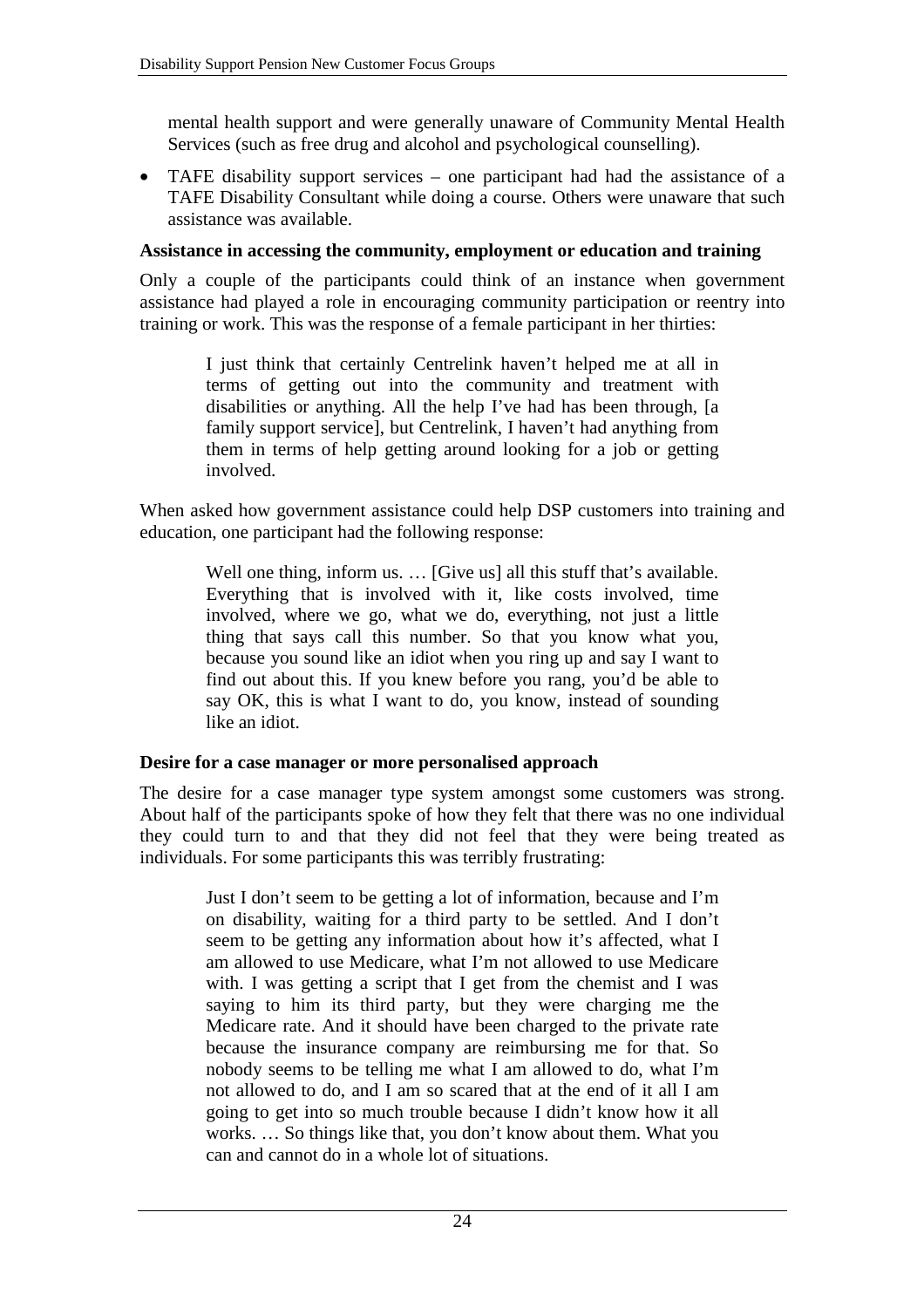When she was asked if she would like somebody that she could see and with whom she would have a personal relationship she responded, 'Yes. that's what I thought I would get with CRS. I'd have a case worker who would help me be rehabilitated. Get me the right kind of help that I needed. In the areas that I needed. And point me in the right direction.'

In response to this comment another participant commented that she also desired a case manager:

> I think a case worker would be ideal. Especially in terms of the problems I've had dealing with TAFE. I'd really appreciate having someone to go in to bat for me so to speak. You know, to explain the situation and help me out with what I need.

There is no doubt that the couple of participants who had had a lot of help from Centrelink and had a positive perception of the assistance received, had generally found somebody in the office who was able to go through things with them and respond to questions and make suggestions.

#### **The potential impact of a lack of counselling and knowledge**

As has been mentioned the ignorance about access to counselling had serious implications for some participants. At least a quarter of the participants had no one to turn to, to help them resolve personal difficulties or get back into the workforce. Anger and frustration were common sentiments:

> … I get depressed real easily about small things. Little things annoy me and I get in a bit of a rage over small things. I didn't know that they did the counselling either. Little things annoy me maybe because I am bored (male participant).

The lack of knowledge potentially had serious implications. Thus a couple of participants were reluctant to seek employment or study as they feared that if they found a job they would immediately lose their benefits. One participant expressed this in the following way: 'I think people must have a fear that if they do something like that [work or study] they they'll say to you, 'ah if you can do that you shouldn't be on disability''. A woman with two young children had the following comment:

> I think one of the barriers to work too is that if you do get a job, a lot of the time it's not that highly paid, you lose your healthcare benefits, you know your transport subsidy, and for me on the income that would lose all those benefits for me. I couldn't afford going to my doctor as often as I do, the kids' doctors, the counselling, so it's a bit of a like, it's not an incentive to work in that respect I think.

A couple of participants feared that too much participation in education and training would result in a loss of benefits.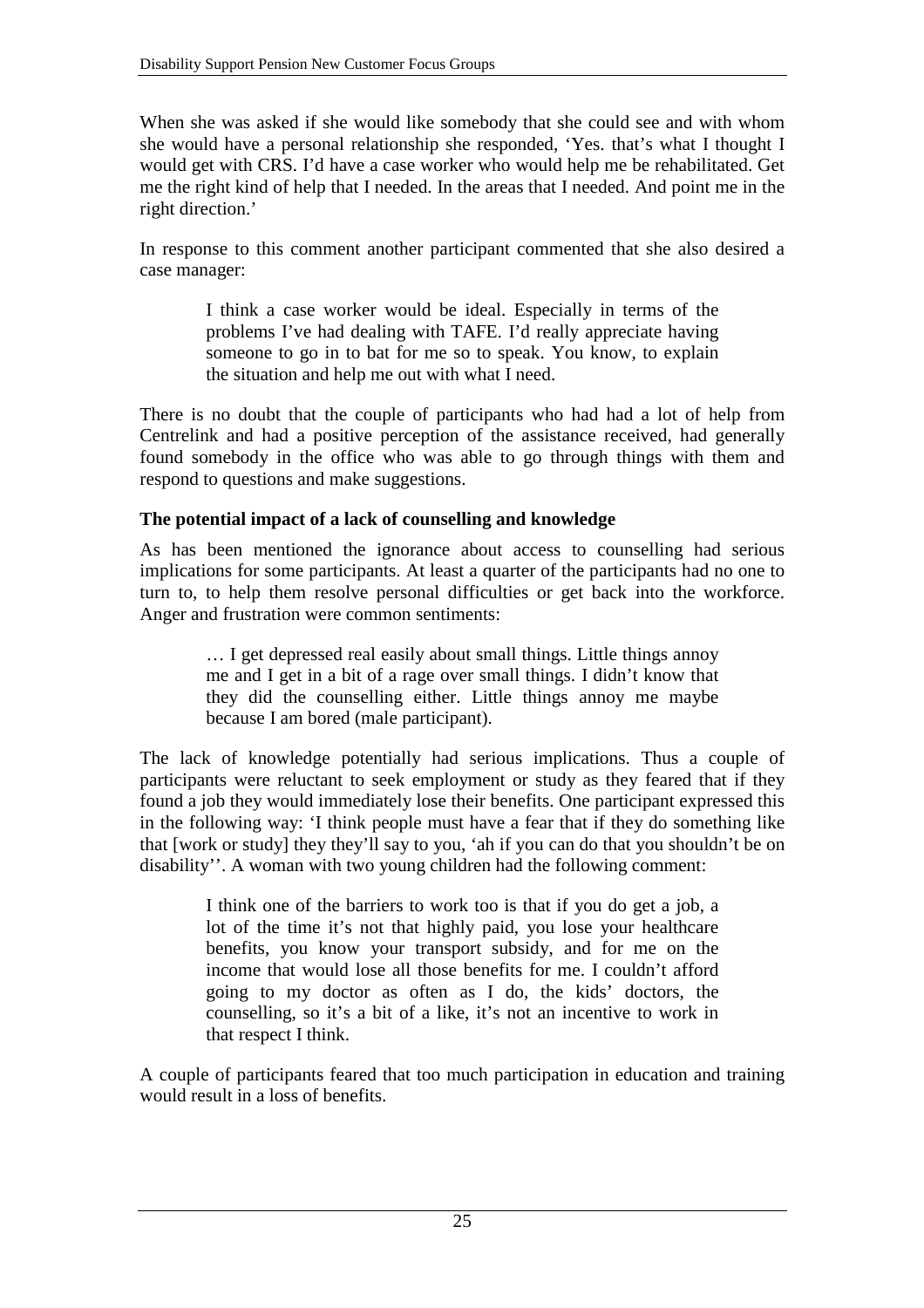#### **Positive experiences**

A couple of participants had had very positive experiences once they went on to the DSP. A lot appeared to depend on the personality of the DSP customer, the worker initially encountered and the Centrelink office used. One assertive participant who has the capacity and confidence to ask the right questions, gave the following account of her experience:

> The girl I spoke to at Centrelink, …when I first went on the pension she was really great. …went through everything with me. That's how I found out that the pensioner education scheme, the live in allowance, PADP, occupational therapy, she was really thorough and she was a really young girl.<sup>3</sup> So she was really trying hard. ... So she gave me all the information that I needed. And yes, also the doctor there was really good as well. Yes. They were all really good to me, as opposed to when you're on the dole.

This participant is now in regular contact with that Centrelink staff member, 'just to find out if there is anything new … I'm doing the PES, Pensioner Education Scheme which as soon as I got on the pension I found out everything I could'.

The only other participant who had obtained the PES found out about by pure chance. Asked how she had found out about it, she responded, 'standing in a queue, and I saw a piece of paper. ... And I'd already been doing the course before for six months. And I couldn't get back-paid for that'.

#### **Guaranteed payments and freedom from scrutiny**

Several participants mentioned how moving from Newstart to the DSP was an enormous relief as they perceived that were no longer under constant scrutiny and required to do activities even though they had a disability. Also payments were now guaranteed:

> Before I went on a disability pension, there was a lot of time that they just stopped paying me, I don't know why. … That happened probably six times in about three years. I don't know if it's a systemic thing or whatever. I don't know. Maybe I've got bad luck. I haven't had a problem since being on the disability pension.<sup>4</sup>

A participant who resisted going on to the disability pension for a long time had the following comment about shifting from Newstart to the DSP:

> But since being on the pension I've been treated differently. Like because it's now accepted that I've got a disability, being with Centrelink it's not like they treat, they just treat me differently. When I go in there now, it's like, take a seat and they sort of serve

 $\overline{a}$ 

<sup>3</sup> PADP is the Program of Aids for Disabled People.

<sup>4</sup> It is possible that a failure to return a Newstart Allowance form may have been the reason for this participant's payments being stopped.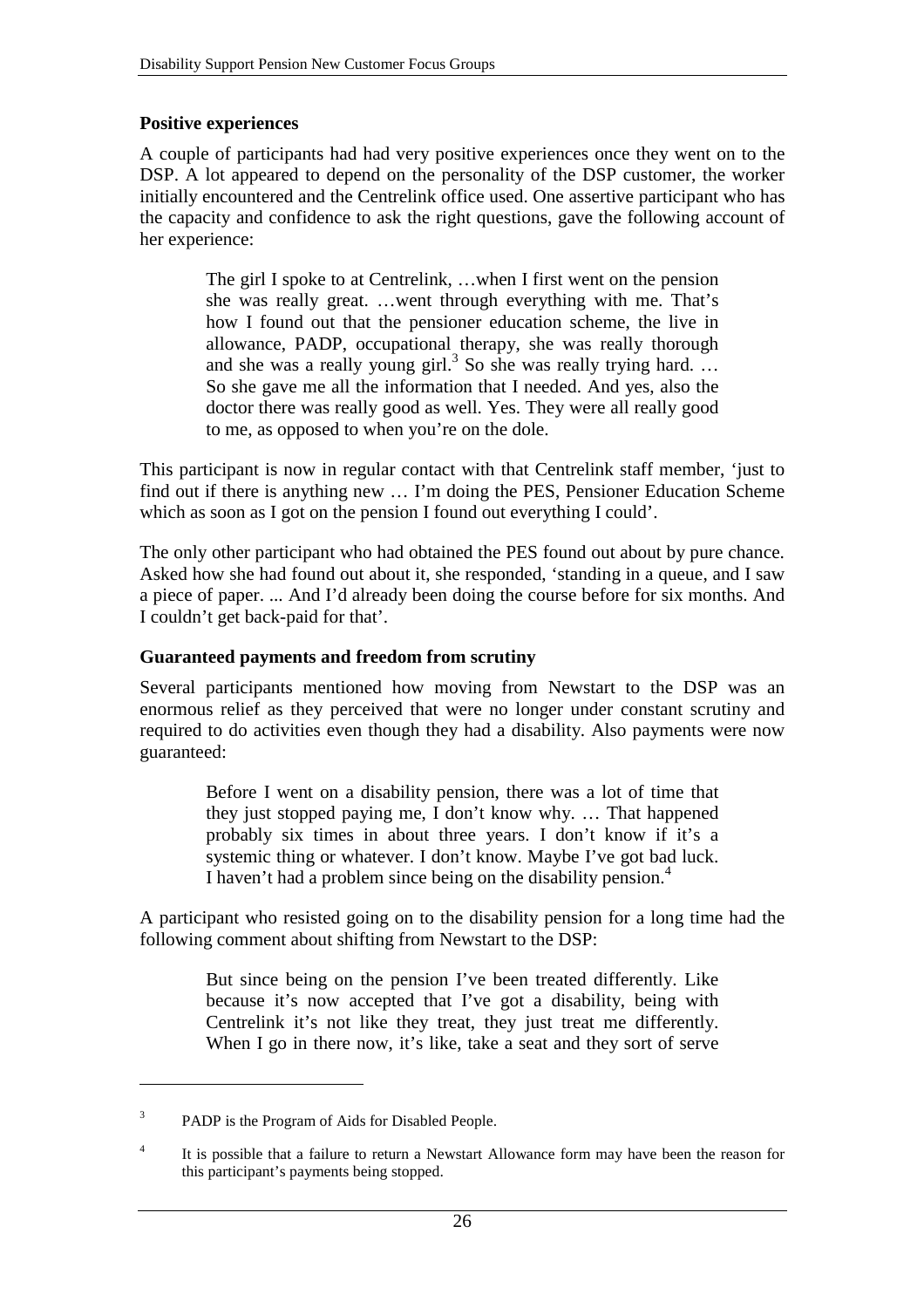me, whereas when I was on the unemployment benefit, it was different. I can't explain it. … There's a lot of people looking for work on Newstart who are disabled in one way or another, but they still have them in that same category. There are no exceptions. You've got to stand in the line you know.

She described one particularly bad experience when she was on Newstart in some detail:

> I had an interview when I was on the Newstart allowance, you know, when you had to put the form in, and you get your money the next day. This day I had to put my form in, and I live like a fair way from the Centrelink office, and it was a very stormy day, and my car doesn't go on wet days, OK. And I had to walk with the cane, and I was disabled then, but even though I was on the Newstart allowance, it was like trying to explain to them over the phone that I can't get there because I've got to walk and it will take me an hour and a half in the rain, my car won't go. Just to put a form in. Can I please do it over the phone and I got put on to about five different people, and got a no in the end. And I had to walk with my cane for an hour and a half each way to put the form in because I needed the money. And it's like, I just couldn't believe it. They were their rules and they can't go outside of those lines. I got so irritated.

Three participants said that moving from sickness benefits to DSP was a huge relief. A single mother with a psychological/psychiatric condition, described her experience:

> I have two children and because I was in and out of hospital I kept losing my sole parent pension and having to go on sickness benefits and fill forms in every fortnight, which I was finding really hard to do because my mental illness was quite acute at that time, anxiety, panic attacks, depression. So getting on to the DSP for me was a relief, it meant that I didn't have to keep running around filling in forms. And remember … because my memory was pretty foggy at that stage. $5$

 $\overline{a}$ 

<sup>5</sup> Under Parenting Payment (single) eligibility rules, a customer becomes ineligible for payment if their dependent child is absent from their care for a period of eight weeks or more.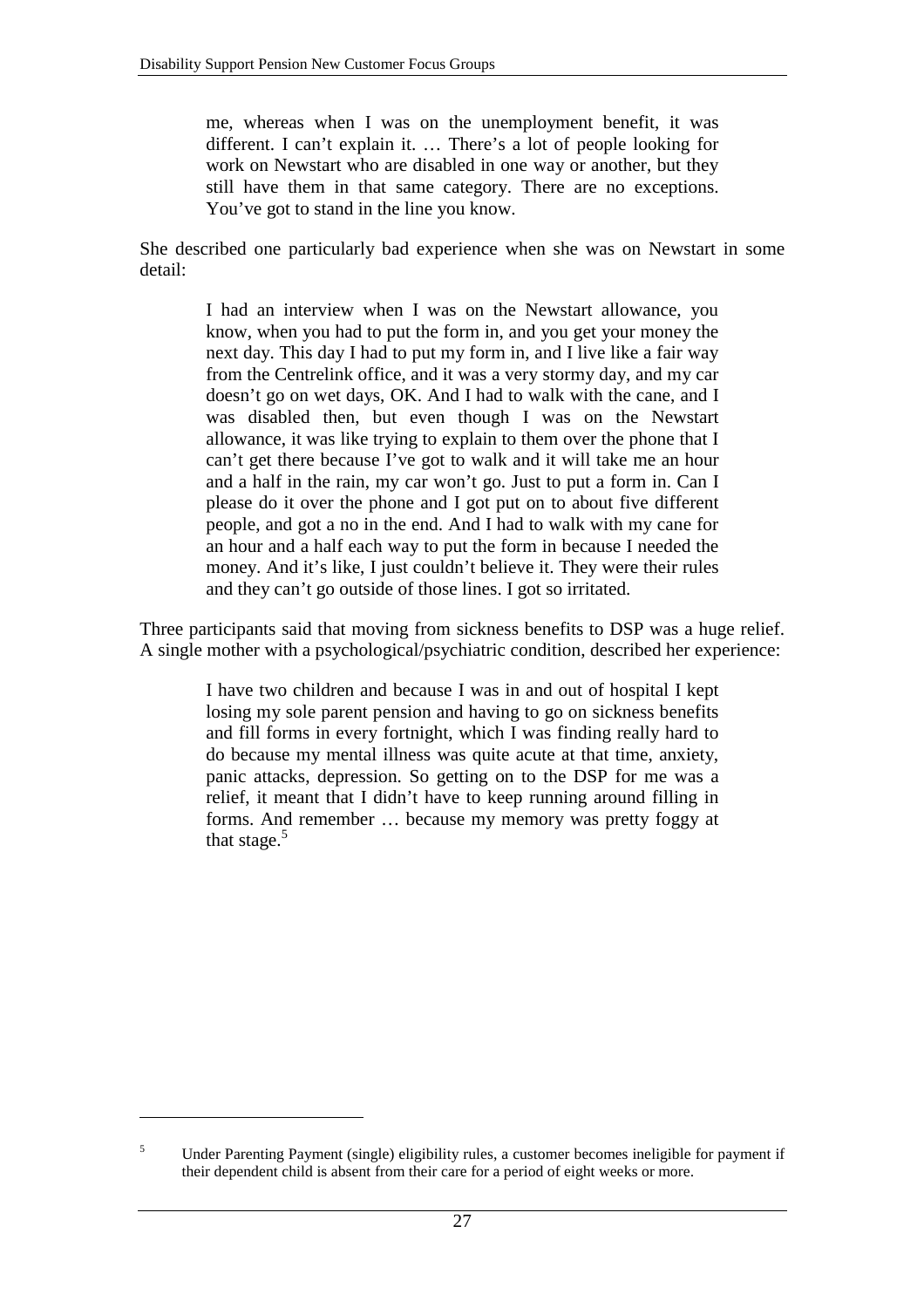# **6 Conclusions**

The focus groups succeeded in providing detailed information about recent DSP customers' capacities and aspirations for community participation, education, training, employment and other forms of participation and the barriers experienced. The discussions also gave insight into the kinds of assistance and service support that participants would find helpful for meeting their aspirations.

#### **Social / community participation**

For almost all participants their impairments constituted the most significant barrier to social participation. At least half said that they had had to abandon or dramatically scale down social activities (including volunteering) because of their disability. Often the disability was physical and psychological. Those who expressed the greatest capacity for social participation tended to be older participants and those who had adjusted to their impairments over a long period. Those with work histories, lengthy experiences of independent living and networks of supportive family and friends had the cultural capital and financial assets to make the best of their circumstances and remain socially connected.

About a third of participants said that their social participation was also restricted by their financial situation. Participants spoke of how they had become increasingly isolated because of their inability to socialise because of the costs attached.

The issue of stigma and disability was raised in a number of the focus groups, especially in those with younger people. Several participants spoke of their withdrawal from community activity being motivated primarily by a sense of being stigmatised. By staying at home they no longer risked the verbal barbs of contemporaries and others.

It was evident that for at least a third of the participants being alone had become a central part of their identity and they now found it enormously difficult to engage with the social world.

The five participants who were involved in community activity were clearly benefiting from their engagement. They spoke of how it made them feel 'worthwhile' and helped them meet new people. In a couple of cases community activity had also led to the acquisition of new skills. Participants enjoyed the flexibility of the voluntary sector. They felt that in the voluntary sector their disability was taken into account and they were able to structure their time and work activity so that they were able to cope.

#### **Work**

Although only one of the participants was currently in paid employment (an unskilled, part-time position), at least half had had substantial experience of the labour market. All of the participants under 40 were keen to be in paid employment but, at the time of the focus groups, none could contemplate full-time paid employment. The barriers to work were similar those that stopped participants being engaged in the community. About two thirds of participants said that although they would like to be employed their disability meant that they were unable to contemplate working in the formal economy. Most felt that they would be able to cope with formal part-time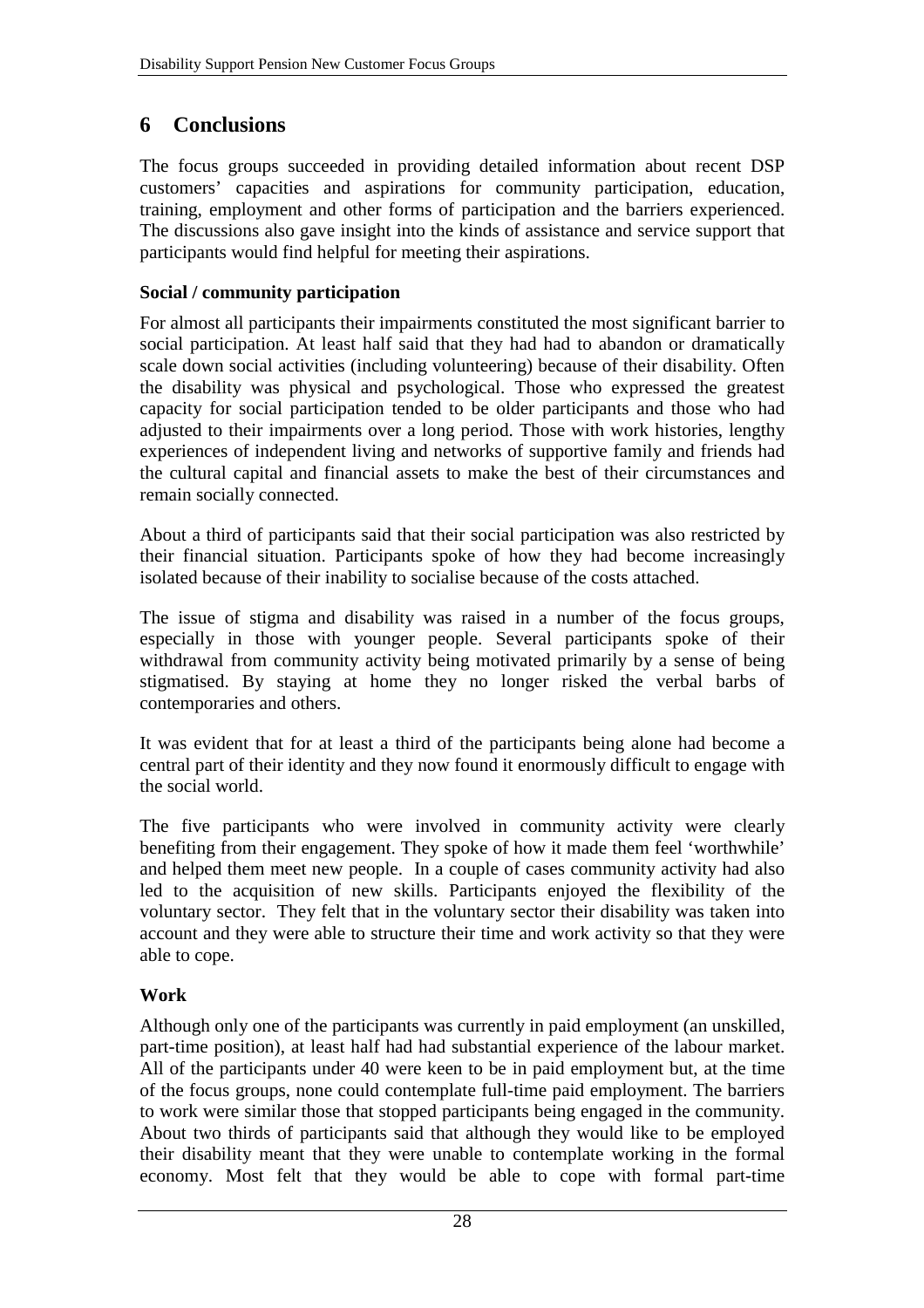employment if employers were more flexible. This would involve employers taking account of their disability and allowing them to rest during the day when they needed to and to take whole days off when they could not contemplate going to work. A common perception was that the possibility of finding an employer who was prepared to entertain this mode of working was remote.

There was a perception that discrimination was common and that employers were reluctant to employ a person with a disability. About a quarter of participants told of their struggle to find employment and how they were constantly disappointed. The strength of the labour market was perceived as important. Participants from the Central Coast felt that they had very little possibility of finding employment, especially part-time work.

Not being employed was a source of anguish for at least half of the participants, especially the younger participants. Most of the participants under 40 felt that they were being left behind and were fearful that they would never be able to get back into the mainstream even if their health improved. The focus groups suggested that the self-esteem of these younger participants had been badly affected by their lack of employment. They saw work as a central part of one's identity and the lack thereof made them feel insignificant. For older participants, especially those who had had a long working life, not being in the work-force was often not significant. Participants who had children and were in a relationship with a partner that worked also appeared less stressed about not being employed. Their children and partner kept them occupied and helped give them a sense of place in the world. Those participants who had been working but were now receiving the DSP due to what was perceived as a temporary health setback, generally had a positive disposition and were confident that they would be able to return to work.

Several of the participants, especially younger participants, expressed a strong desire for counselling to help them return to the labour market.

#### **Education and training**

Only two of the participants were engaged in systematic studying/ training. For these two participants education was a fundamental part of their lives. It provided them with temporal organisation, stimulation and hope for the future. Both had been recipients of the PES. A number of participants felt they would like to do some training mainly as a way to strengthen the possibility of finding employment. There appeared, however, to be a good deal of vagueness as to what to do and how to go about it.

At least two thirds of participants felt that because of their disability they could not contemplate doing a course. Others felt that it would only be possible if there was a good deal of flexibility and support. They would not be able to cope with set deadlines for assignments and an inflexible administration.

#### **Information**

Participants were generally unenthusiastic about the information they received from government. Many said that they did not read the material sent out and that it did not relate to them. There was a good deal of ignorance about what Centrelink offered. Thus very few participants knew about the counseling services available, the impacts, if any, of working or studying on their benefits and payments, the Pensioner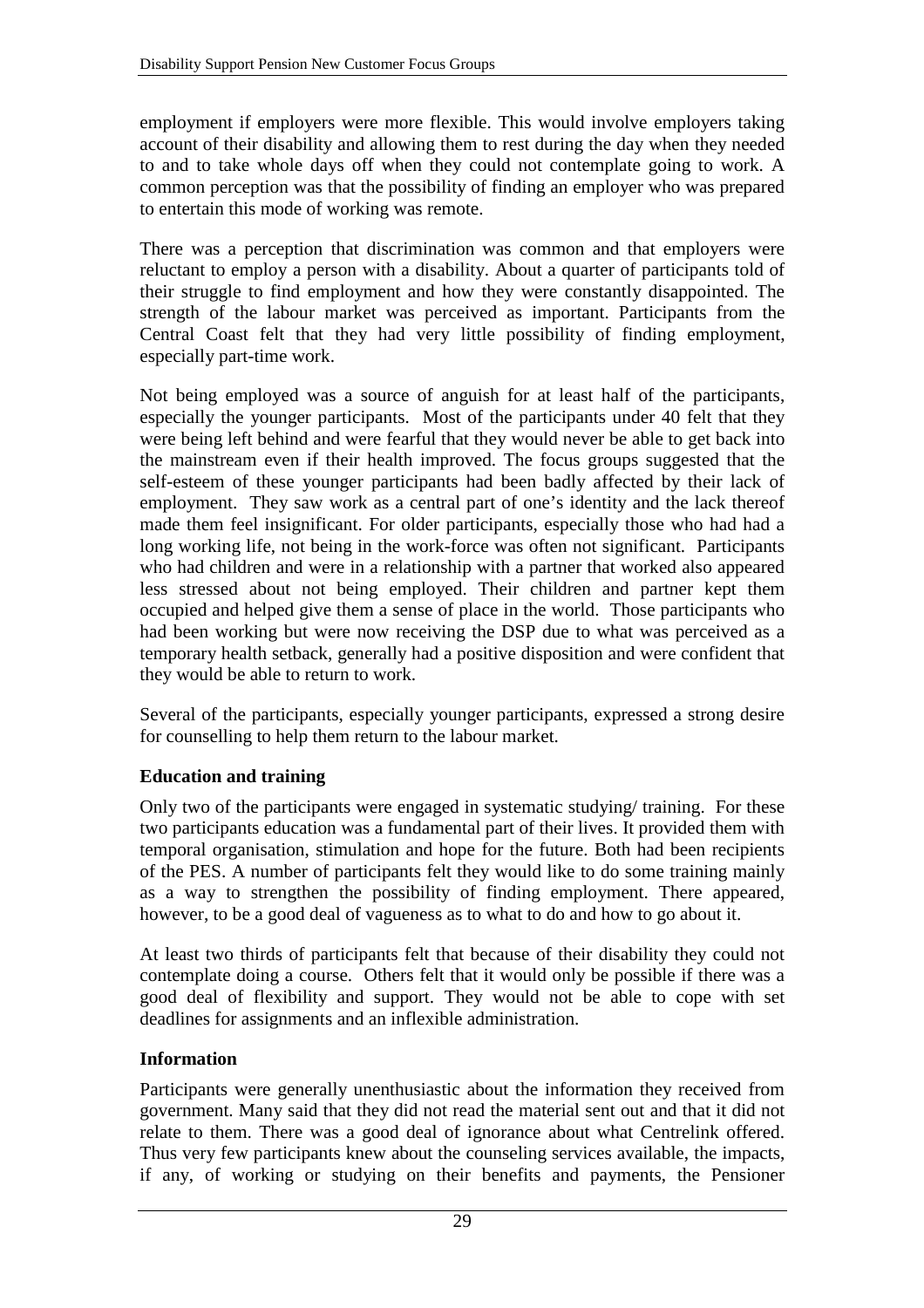Education Supplement or Disability Employment Assistance. The lack of knowledge was potentially significant as it made a few participants reluctant to seek employment or engage in training for fear of losing their benefits. At least half expressed the desire for a more personal service – a case manager type approach. There was a feeling that more could be done to help DSP customers into education / training and into work.

A couple of participants had had very good experiences and been given sound advice and all the relevant information they required. These cases appeared to be the result of good fortune and the personality of the customers rather than because of procedures in place.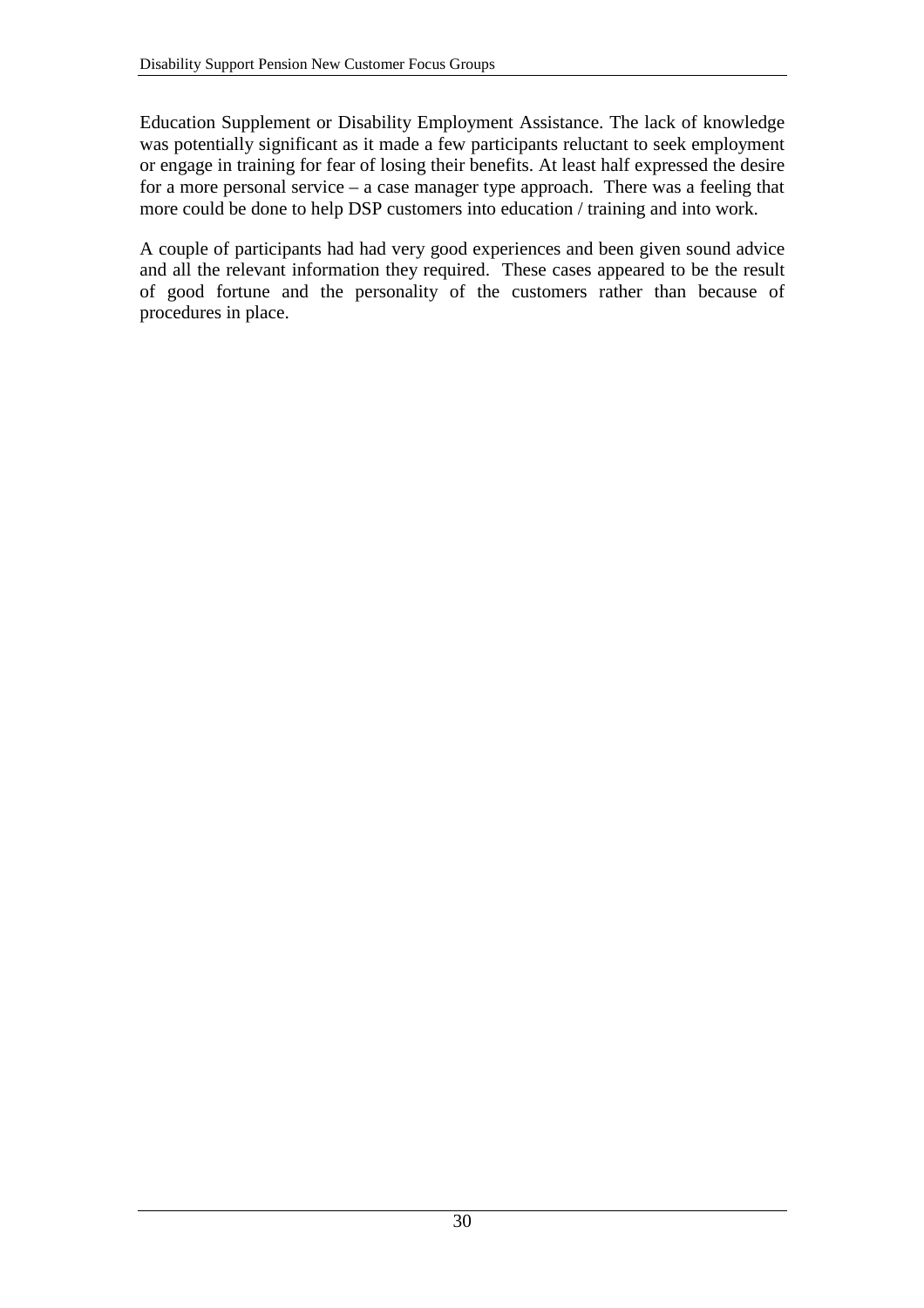**Issues/purpose/** 

| requirements     |            | and prompts                                             |
|------------------|------------|---------------------------------------------------------|
| Relax            | Group      | Introductory comments:                                  |
| participants,    | formation  | Thanks for attending                                    |
| begin group      | Purpose    | The discussion should go for about 60 minutes $-$ so we |
| formation,       | of the     | should be finished by (time).                           |
| signal the       | data       | We are from the Social Policy Research Centre. The      |
| boundaries for   | collection | Social Policy Research Centre is an independent         |
| discussion,      |            | research centre that is part of the University of New   |
| advise           |            | South Wales. You are all here today because you         |
| participants of  |            | began receiving the Disability Support Pension in the   |
| the intention of |            | last year or so and did an interview over the phone in  |
| the data         |            | early March this year. The survey has been very useful  |
| collection       |            | and your contribution is greatly appreciated.           |
|                  |            | This is a follow up of the survey and we really         |
|                  |            | appreciate you again giving us your knowledge and       |
|                  |            | time.                                                   |
|                  |            | The Department of Family and Community Services         |
|                  |            | (FaCS) commissioned the telephone survey and has        |
|                  |            | also commissioned us to conduct consultations with      |
|                  |            | people who have been granted DSP in the last year or    |
|                  |            | so. FaCS funds rehabilitation and employment            |
|                  |            | assistance services for people with disabilities and    |
|                  |            | funds the DSP and services available through            |
|                  |            | Centrelink.                                             |
|                  |            | FaCS wants a better understanding of the type of help   |
|                  |            | and support that people claiming and receiving DSP      |
|                  |            | might want.                                             |
|                  |            | The information you provide us will remain              |
|                  |            | confidential. Your privacy will be totally protected.   |
|                  |            | Your participation in this group and your answers will  |
|                  |            | in no way affect your payments.                         |

## **Appendix A: Domains and topic guides for focus groups**

**Domains Sample discussion points, questions, subquestions**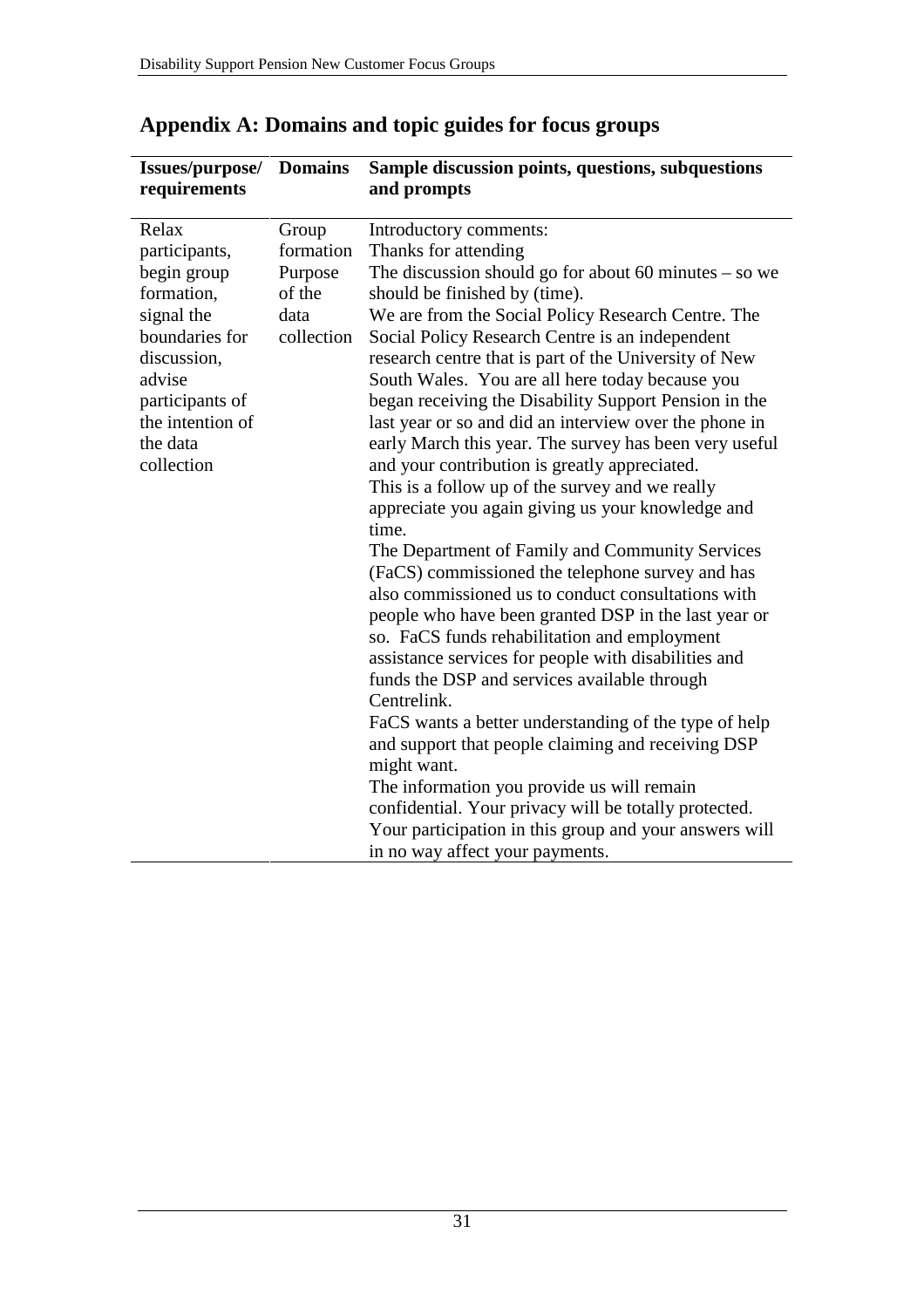| Issues/purpose/<br>requirements                                                                        | <b>Domains</b>                                                                                                                                                                                     | Sample discussion points, questions, subquestions<br>and prompts                                                                                                                                                                                                                                                                                                                                                                                                                                                                                                                                                                                                                                                                                     |
|--------------------------------------------------------------------------------------------------------|----------------------------------------------------------------------------------------------------------------------------------------------------------------------------------------------------|------------------------------------------------------------------------------------------------------------------------------------------------------------------------------------------------------------------------------------------------------------------------------------------------------------------------------------------------------------------------------------------------------------------------------------------------------------------------------------------------------------------------------------------------------------------------------------------------------------------------------------------------------------------------------------------------------------------------------------------------------|
| The<br>implications of<br>disability and<br>receipt of DSP<br>on participation<br>in the<br>community. | Social<br>participation<br>Awareness<br>and<br>acceptance<br>of social<br>norms<br>Labour<br>market<br>knowledge<br>and work<br>contacts<br>Affects of<br>low income<br>on social<br>participation | Question: We're wondering about whether your<br>disability or being on the DSP has changed the way<br>you participate in the community. That participation<br>may take the form of volunteering or being a part of<br>social groups or associations or community<br>organisations, going out to social or cultural or<br>sporting events, having friends, talking to<br>neighbours and so on. So the question is: Does<br>having a disability or being on the DSP affect the<br>way you participate in the community? If yes, how?<br>Subquestion: One aspect of being involved in the<br>community is about having some social contact.<br>Could we talk about the benefits of activities like<br>volunteering and being involved in the community? |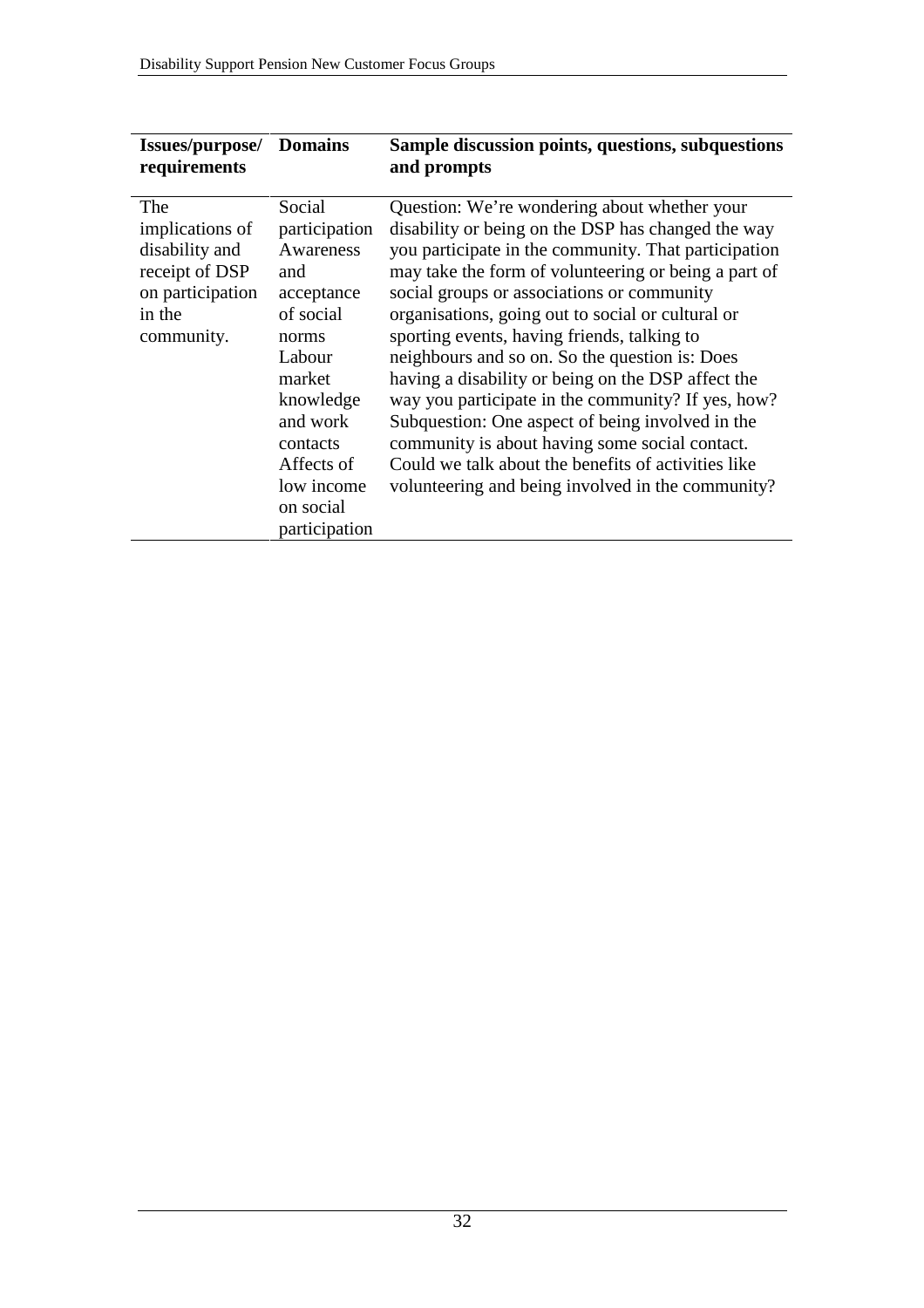| Issues/purpose/<br>requirements                           | <b>Domains</b>                                                                                                                                                                                                                           | Sample discussion points, questions,<br>subquestions and prompts                                                                                                                                                                                                                                                                                                                                                                                                                                                                                                                                                                                                                                                                                                                                                                                                                                                                                                                                                                                                                                                                                                                                                                                                                                                                                                                                                                                                                                |
|-----------------------------------------------------------|------------------------------------------------------------------------------------------------------------------------------------------------------------------------------------------------------------------------------------------|-------------------------------------------------------------------------------------------------------------------------------------------------------------------------------------------------------------------------------------------------------------------------------------------------------------------------------------------------------------------------------------------------------------------------------------------------------------------------------------------------------------------------------------------------------------------------------------------------------------------------------------------------------------------------------------------------------------------------------------------------------------------------------------------------------------------------------------------------------------------------------------------------------------------------------------------------------------------------------------------------------------------------------------------------------------------------------------------------------------------------------------------------------------------------------------------------------------------------------------------------------------------------------------------------------------------------------------------------------------------------------------------------------------------------------------------------------------------------------------------------|
| Aspirations to<br>employment,<br>training or<br>education | Motivation<br>Self-esteem<br>Job seeking<br>ability<br>Current<br>employment<br>Employment<br>ambitions<br>Current<br>education<br>and training<br>Study<br>ambitions<br>Knowledge<br>of potential<br>supports in<br>these<br>processes. | Question:<br>As you may know, people can work up to 30 hours<br>a week at full award wages and still remain eligible<br>for DSP. We know that for some people on DSP it<br>is not possible to be thinking about working but for<br>others it is possible. We would like to know what<br>your thoughts are about working. What do you see<br>as the advantages of work? Is this based on your<br>own experiences or the experiences of others? Do<br>you think there would be disadvantages to working?<br>Subquestions: What barriers or disincentives have<br>you experienced or do you think you might<br>experience in taking up work?<br>Prompt: I can see how your disability might be a<br>barrier to that but do you see any other kinds of<br>barriers?<br>What are the sorts of things that may help you to<br>find work?<br>Question:<br>We are also interested to know about your plans<br>about education or training. We're interested to<br>know if anyone is studying or thinking about<br>studying at TAFE (mention location if appropriate)<br>or university or doing an adult education course<br>(pause – look for signs of intent).<br>Subquestion: So do you see any barriers in your way<br>to achieving this goal?<br>Prompt: I can see how your disability might be a<br>barrier to that but do you see any other kinds of<br>barriers?<br>Subquestion: What do you see as some of the<br>advantages to studying? Do you think your studies<br>will help you find work? |